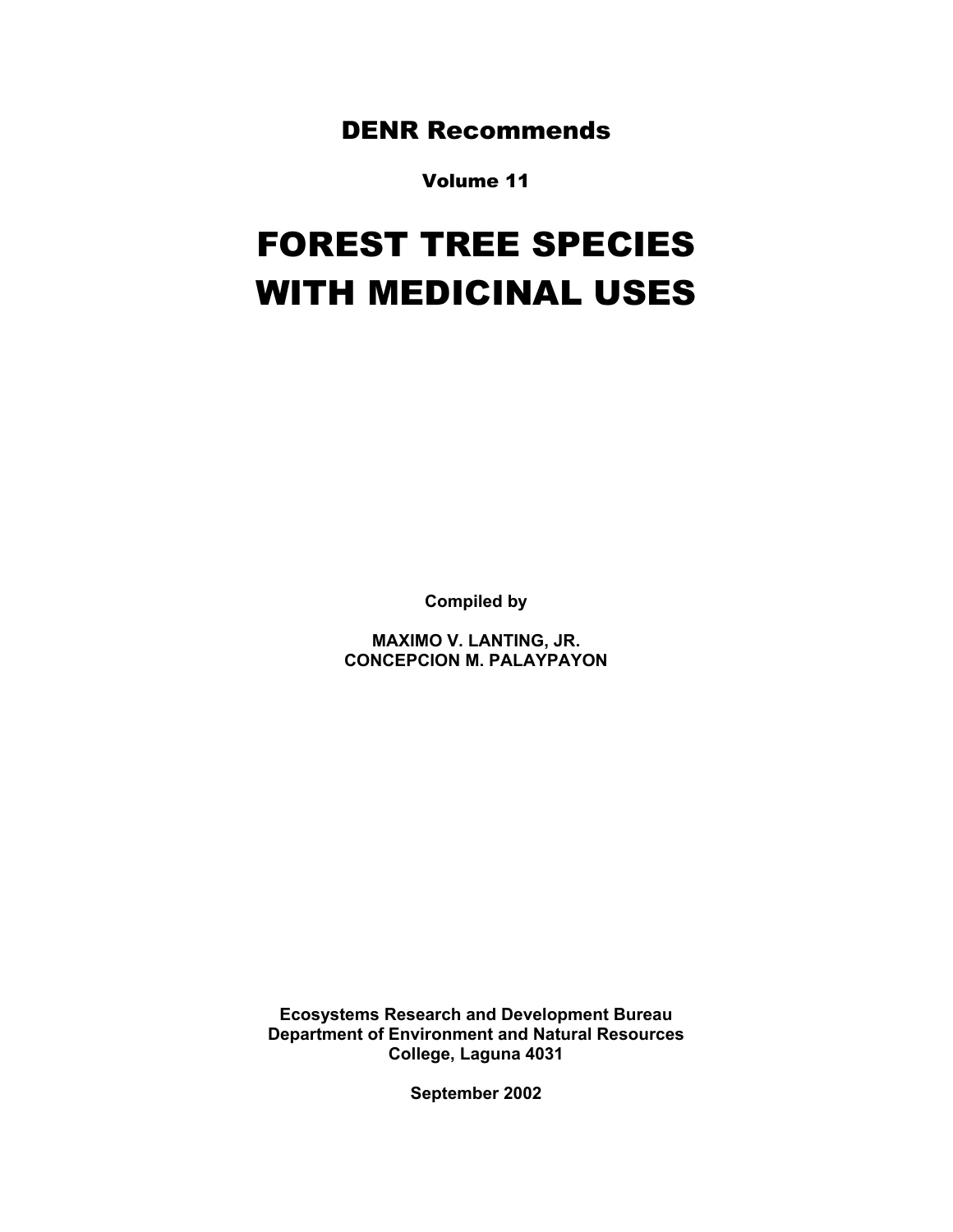## Foreword

 The search for an alternative approach to the possible improvement of the health condition of the Filipino people has long been a problem by the government. The cost of modern medicine is very prohibitive such that going back to the so-called traditional medicine seems to be inevitable.

Today, there is an increasing interest in the development of traditional medicine (referred to by other people as herbal medicine) in the country as evidenced by the growing number of organizations focusing on it. Experts all over the ASEAN Region have advocated the continued use of medicinal plants which are proven effective. They have further recommended greater awareness on the potential values of traditional remedies/indigenous materials which can be used either alone or together with modern medicine.

Among these indigenous materials are forest trees. Early records of Quisumbing (1978) indicated 196 species of such forest trees. Forest tree species have been found to have potential therapeutic values that could meet the medicinal needs of people in the rural areas and those in the upland. People do not have to depend on commercial medicines in the drugstore to cure certain ailments. They cannot always afford to buy these so-called modern medicines due to exorbitant prices.

This 11th series of the *DENR Recommends* presents a list of some forest tree species found to have curative properties based on observations and actual experiences of a number of people, as well as on previous research works of experts such as Quisumbing (1978), de Padua and others (1977; 1978; 1981), the Department of Health (1995) and sources listed in the References. Recently, a local pharmaceutical enterprise, however, has been manufacturing and distributing narra capsules. The company claims that its narra capsules can help improve the immune system. The capsules are also taken to cure rheumatoid arthritis, diabetes mellitus, problems in the bladder or kidney stone, acne, asthma and certain types of cancer. In addition, the narra capsules are claimed as good fat burner and cleansing substance for the body.

This publication is an attempt to answer to call of the government for agencies concerned to document information and create awareness on the medicinal value/uses of forest tree species. Thus, researchers, students and the public will find the series practical and useful.

The continuing research efforts of various agencies, public and private, would eventually enable ERDB to update the series. That is, when information shall become available.

> CELSO P. DIAZ **Director**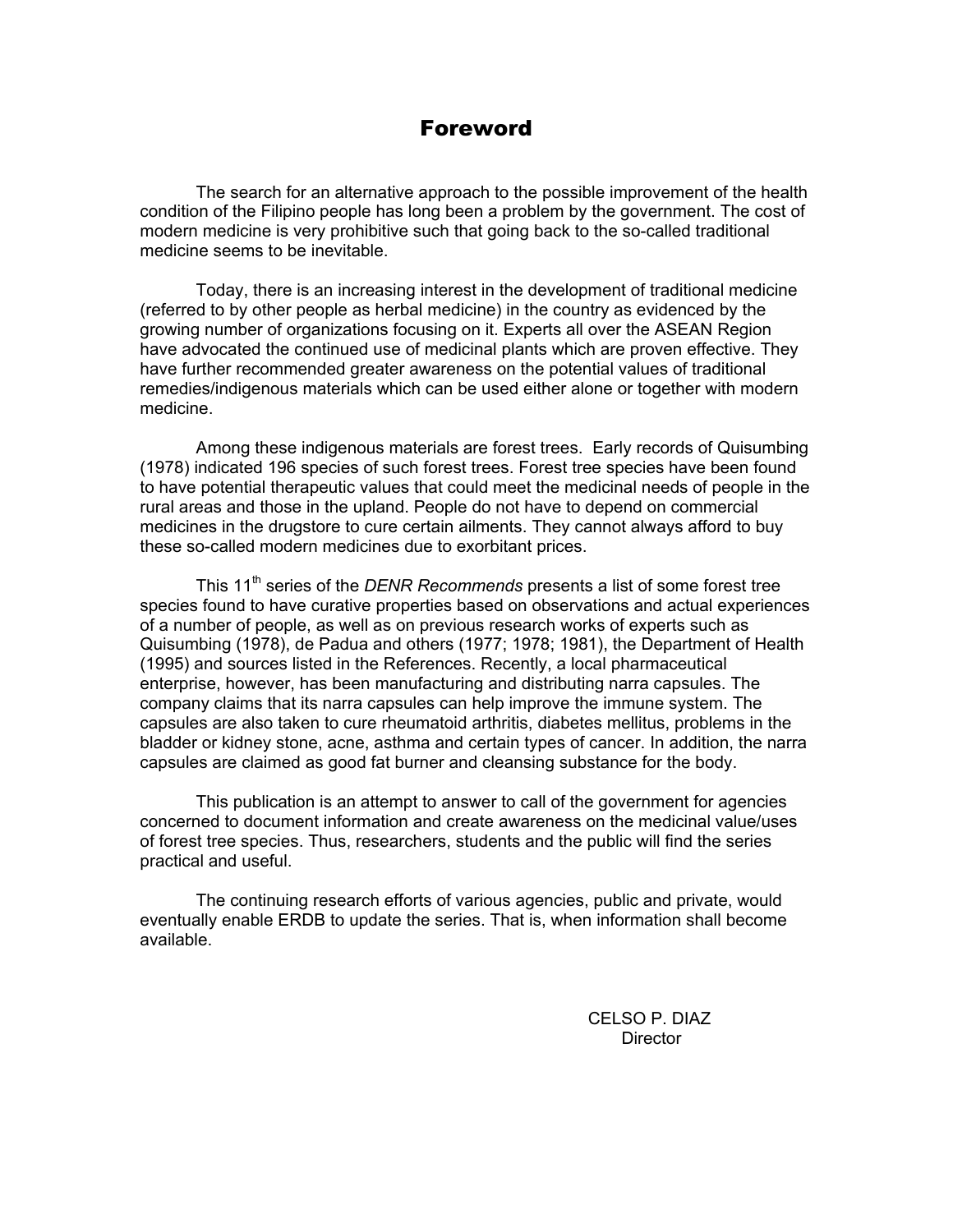## AFRICAN TULIP

*Spathodea campanulata* Beauv. **Bignoniaceae** 

## Description:

It is a medium-sized evergreen tree reaching a height of 20 m. The leaves are pinnate, 20-25 cm long and divided into 5-8 pairs of leaflets. The flowers are orangered, large, about 10 cm long and 5 cm wide, and borne in terminals; inflorescences (racemes) are erect with a peculiar smell. The fruit is boat-shaped, 12-33 cm long, flat and thick. It splits lengthwise and releases numerous flat seeds. The seed is about 2.5 cm wide with a broad, silvery-white transparent wing.

## Distribution:

The species can be found in different parts of the country and is widely distributed in Luzon. It thrives within elevations up to



1,500 m asl. It is indigenous to tropical Africa and is now pantropic in cultivation.

## Propagation:

It is propagated by seeds and by stem and root cuttings.

- A decoction of the bark is used for constipation, gastrointestinal troubles and dysentery.
- A decoction of bark and leaves is used as lotion.
- Dried bark and pulverized or fresh inner bark are used as dressing for ulcers (superficial inflammation of sore of the skin or mucous membrane, discharging pus) and other skin diseases.
- Bruised leaves and flowers are applied on wounds.
- An infusion of the leaves is used for urethral inflammation.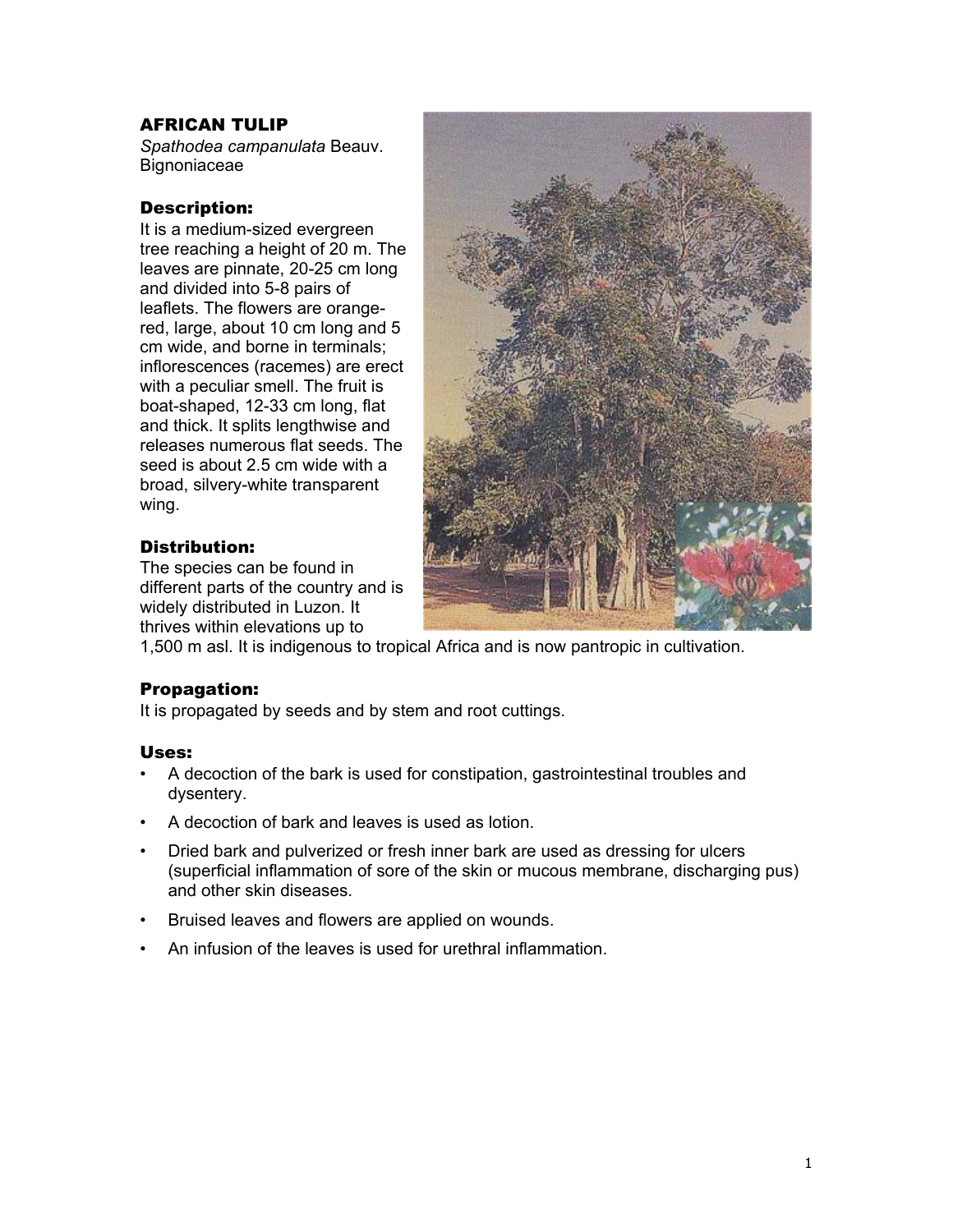## AGOHO

*Casuarina equisetlifolia* L. Cauanrinaceae

#### Description:

A large evergreen tree, 20 m high, with a 65-cm diameter. The crown is narrowly pyramidal resembling some of the conifers in appearance. The bark is brown to dark brown and rough. The inner bark is light in color and has a bitter taste. The leaves are actually reduced to small sheaths on the needle-like branchlets. The leaf tips are like teeth. The flowers are unisexual. The fruits appear like cones with persisted bracts. These are woody, 6-7 mm long and 2.5-3 mm wide; when ripe, the fruits release small winged seeds through the fruit cells.



#### Distribution:

The species is found throughout the Philippines along sandy seashores, extending inland in open sandy valleys along streams. It is sometimes seen growing at altitudes as high as 800 m. It also occurs in the Indo-Pacific Region and is now pantropic in cultivation.

#### Propagation:

Agoho is usually propagated by seeds. It can also be propagated vegetatively using cuttings, or by air layering.

- A decoction of the bark is an excellent astringent.
- A decoction of the bark is used as an emmenagogue (promotes menstruation) and ecbolic (alleviates menstruation pains) when taken in large doses. It is also helpful for hemoptysis (expectoration of blood from some part of the respiratory tract).
- The bark is also used to arrest diarrhea and dysentery; a lotion of the bark is also used for beriberi; a powder of the bark is prescribed for pimples on the face.
- An Infusion of the bark is used as a tonic.
- A decoction of the twigs is used as a lotion for swellings; an infusion of the branches is used as a diuretic. The leaves are used for colic (sudden recurrence of acute abdominal pain caused by spasm, obstruction, or twisting).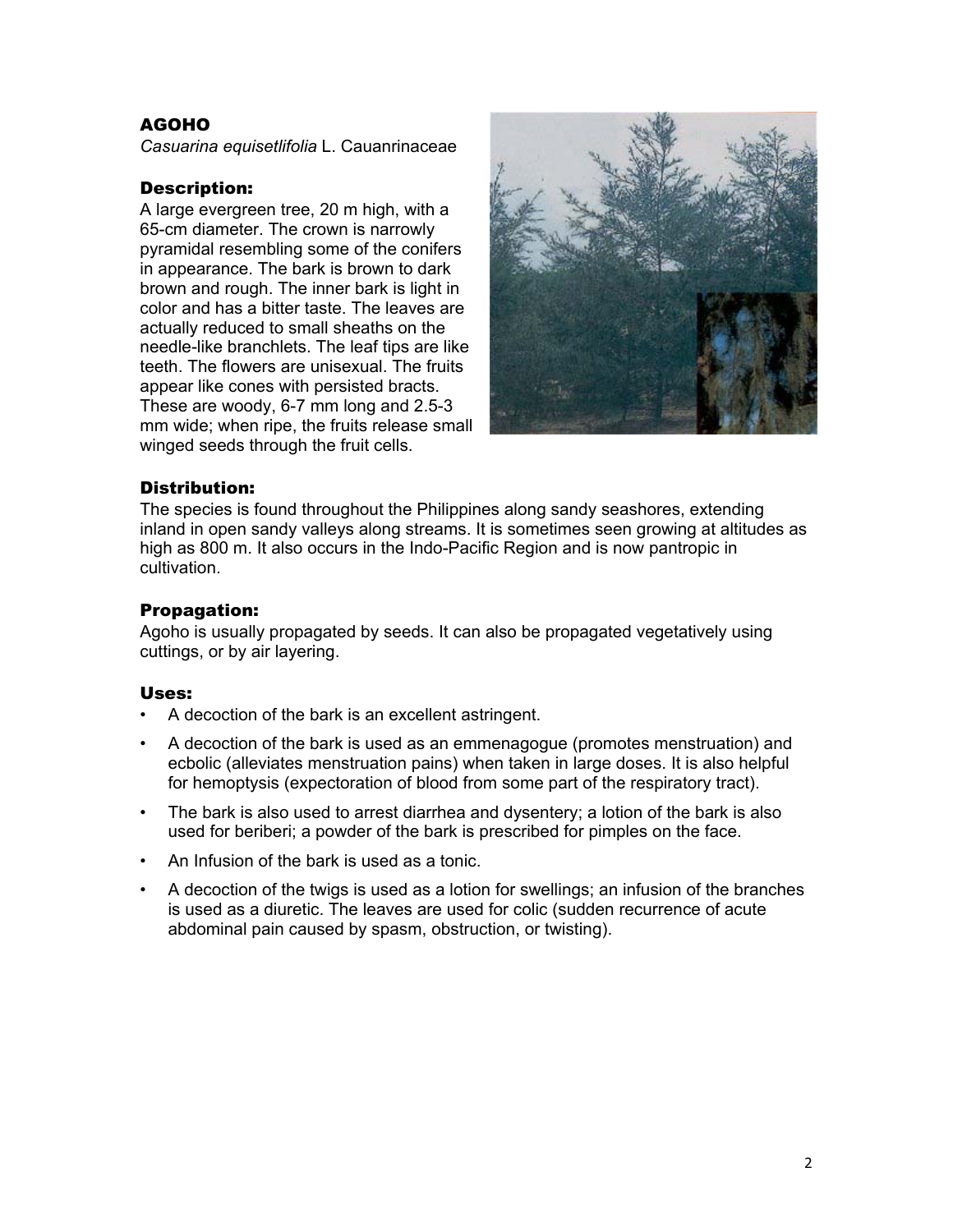## ALAGAU

*Premna odorata* Blanco Verbenaceae

## Description:

A small-sized hairy tree, 3-8 m high with a 20-cm diameter. The leaves are opposite, ovate or broadly ovate and 10-20 cm long with broad, rounded or somewhat heart-shaped base and pointed tip. The lower surface of the blade is densely covered with soft hairs. These



are very aromatic when crushed. The flowers are greenish-white or nearly white, 4-5 mm long and borne on terminal inflorescences 8-20 cm in diameter. The fruit is fleshy, dark purple, rounded and about 5 mm in diameter.

## Distribution:

The species is endemic in the Philippines. It is commonly found in thickets and secondary forests at low altitudes; sometimes purposely planted around dwellings in most provinces, from Luzon to Mindanao.

## Propagation:

The species is propagated by seeds, or by branch cuttings.

- A decoction of the leaves with sugar and a little "calamansi" or lemon juice is effective for coughs.
- A decoction of the fresh leaves is prescribed for vaginal irritation.
- The leaves, applied over the bladder, facilitate urination.
- An infusion of the leaves is carminative (expels gas from the alimentary canal).
- A decoction of the leaves and flowers is used for fever, abdominal pains and dysentery.
- A decoction of the roots, leaves, flowers and fruit is used as a sudorific and pectoral.
- The leaves with coconut oil, or sesame oil are applied on the abdomen of children to cure tympanites (local term, "kabag").
- The leaves are boiled in water, the water is used for bathing babies. The boiled leaves, applied on the affected part of the patient's body, are used as a treatment of beriberi.
- A decoction of the shoots is a parasiticide.
- Masticating the roots and swallowing the saliva is prescribed for cardiac troubles.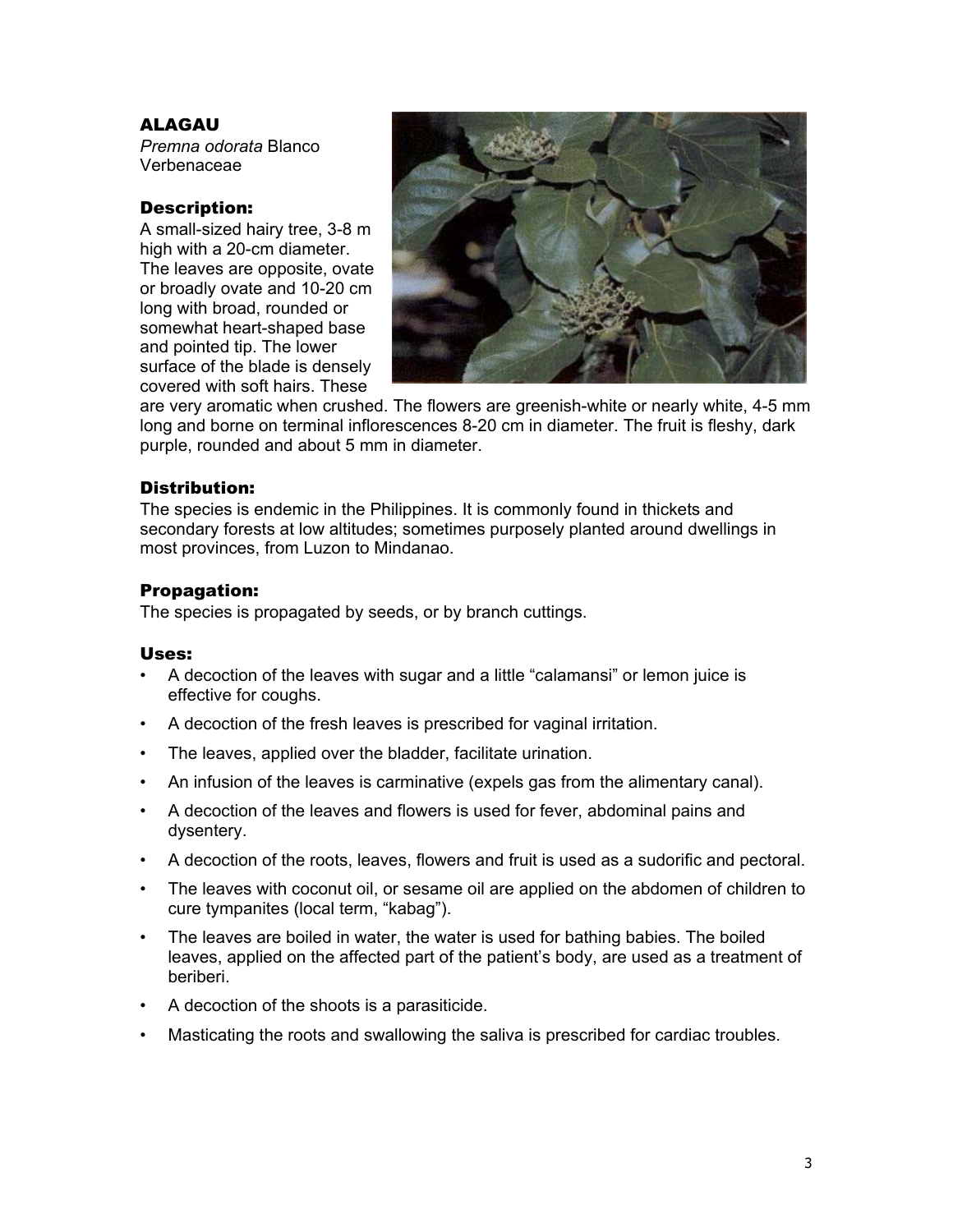## ANONANG

*Cordia dichotoma* G. Forst. Boraginaceae

## Description:

Smooth and deciduous, anonang grows 5-10 m high. The leaves are alternate, ovate to oblong-ovate or elliptic-ovate with entire or somewhat undulate margins, pointed tip and somewhat rounded or heart-shaped base. The flowers are stalkless, white or yellowish-white and borne in lax inflorescences. The fruit (drupe) is yellowish-white or pinkish, ovoid with rather scenty pulp and a hard stone.

#### Distribution:

The species is found in secondary forests throughout the Philippines, in thickets at low and medium altitudes. It also occurs in India, southern China and Formosa, and throughout Peninsular Malaysia to tropical Australia and Polynesia.



#### Propagation:

The species is propagated by seeds.

- The bark, moistened, is applied externally on boils and tumors to hasten ripening. It is used for headaches and stomachaches.
- A decoction of the bark is used as an antidyspeptic and a febrifuge. It is also given for dysentery and fever.
- In powder form, the bark is used as a cure for ulcers in the mouth. The bark, in infusion, is used as a gargle.
- The juice obtained from the bark, if administered in coconut milk, relieves severe colicky pains.
- The fresh fruit is used as a laxative and pectoral. It is also used for gonorrhea.
- The dried fruit is used as an expectorant.
- The kernels, powdered and mixed with oil, are a good remedy for ringworm.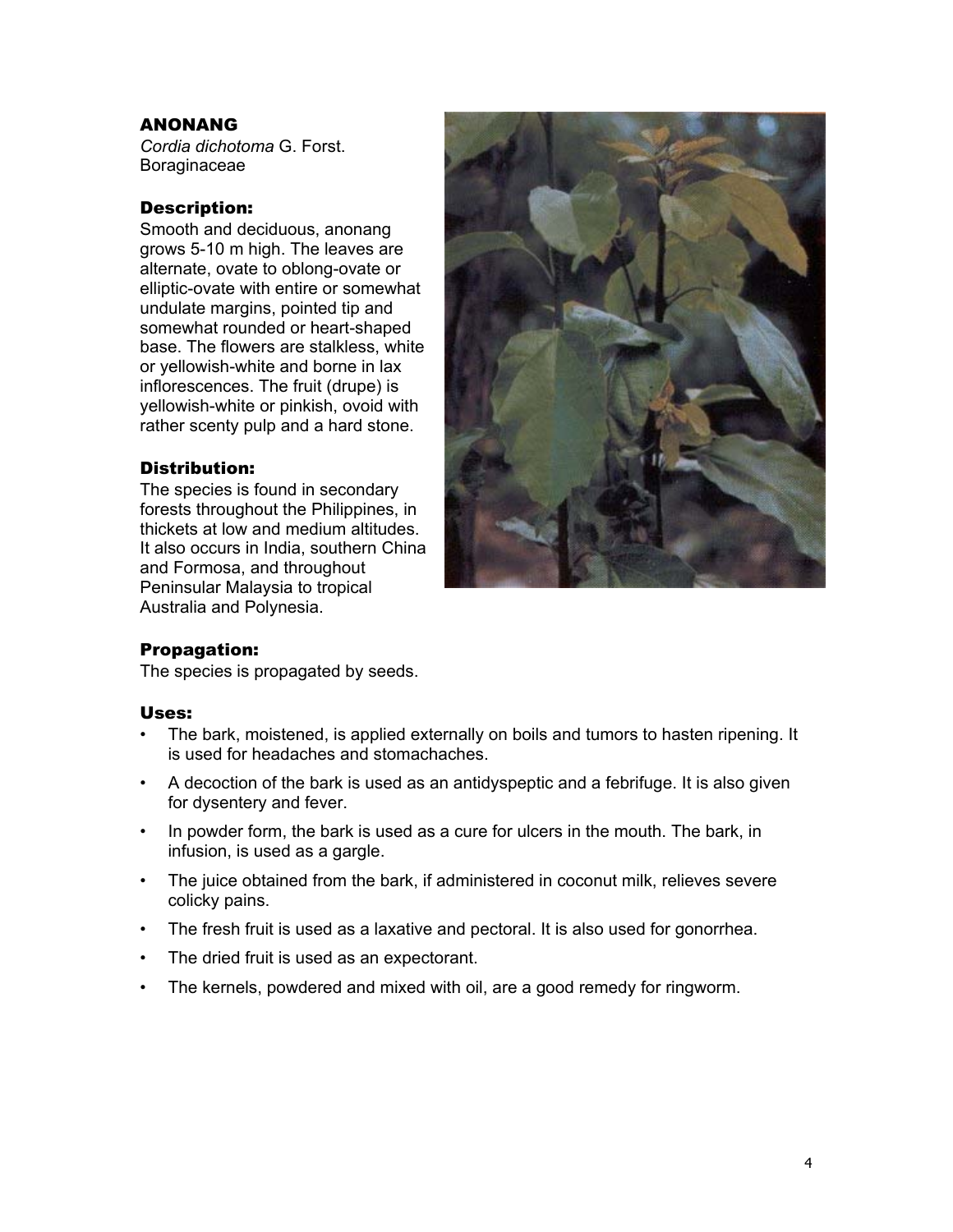## BANABA

*Lagerstroemia speciosa* (L.) Pers. Lythraceae

#### Description:

Banaba is a deciduous tree, 5-20 m high, with a diameter of 40 cm. The bark is smooth, gray to creamcolored and peels off in irregular flakes. The leaves are smooth, oblong-ovate to elliptic-ovate and 12-25 cm long. The flowers are sixparted purplish lilac or mauve pink, rarely pink, 5-7.5 cm across and borne in large, terminal panicles up to 40 cm in length. The fruit is a large capsule, obovoid or ellipsoid and 2-3.5 cm long. The seed is pale brown with a wing 12-18 mm long.



#### Distribution:

Banaba abounds throughout the country: in the Batan Islands; from northern Luzon to Palawan; in Mindanao and the Sulu Archipelago; and in most, or all islands and provinces. It is chiefly found in secondary forests at low and medium altitudes. The species is also reported to occur in India, southern China and southward through Peninsular Malaysia to tropical Australia.

#### Propagation:

The species can be propagated by seeds, or by branch cuttings.

- A decoction of the bark is used as a stimulant and febrifuge (a remedy for fever) and for abdominal pains.
- An infusion of the bark is taken to stop diarrhea.
- The bark, leaves and flowers are used as a purgative.
- A decoction of the old leaves and ripe/dried fruit, taken like tea, reduces blood sugar.
- A decoction of the leaves is used as a deobstruent (clears obstructions of the natural ducts of the body) and a diuretic.
- A decoction of the roots is used against small ulcers of the mouth.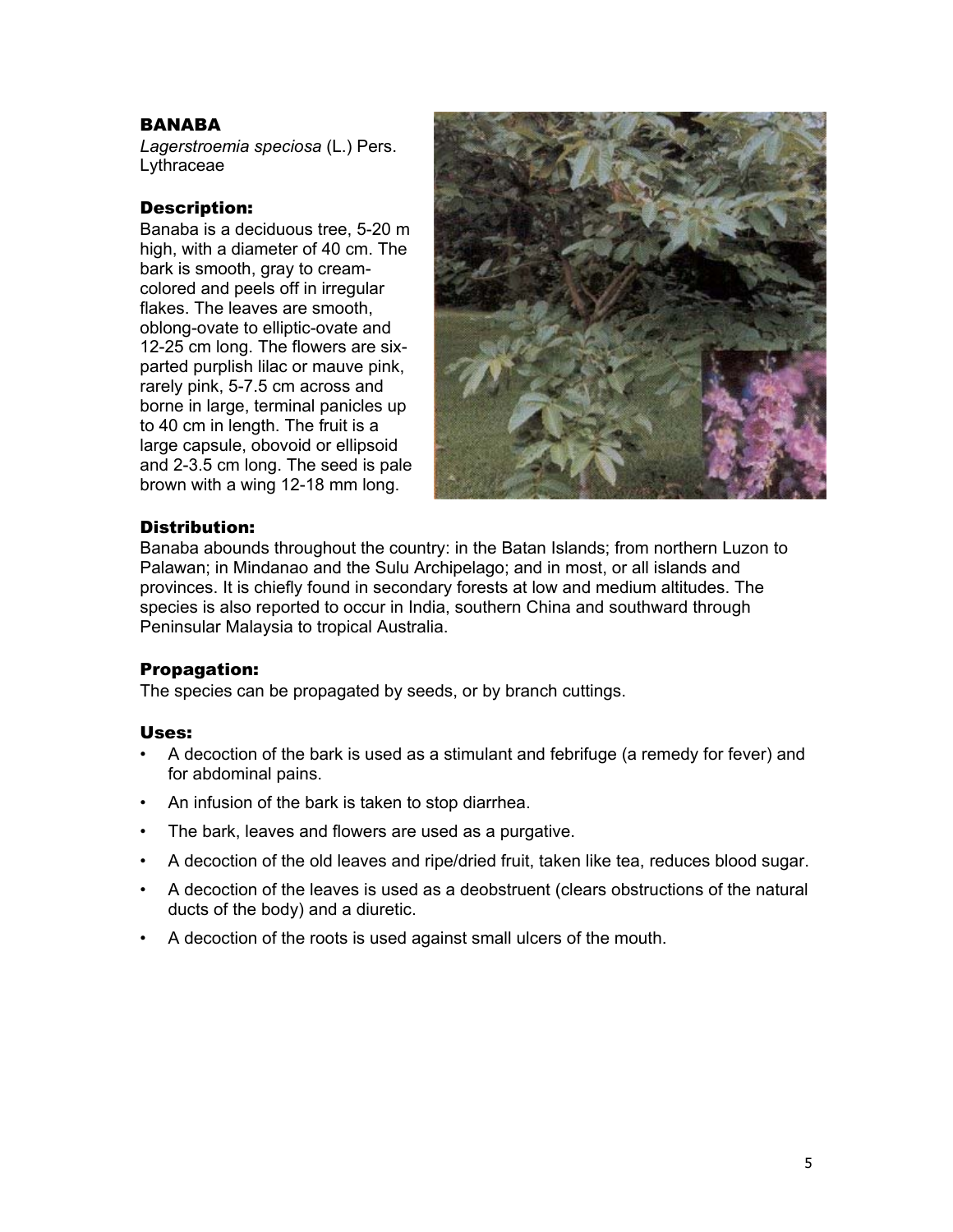## BANI

*Pongamia pinnata* (L.) Merr. Fabaceae

## Description:

Bani is a gnarly tree reaching a height 6-25 m and a diameter of 45 cm. Its bark is dull gray, or pinkishbrownish, smooth but shallowly fissured. The inner bark has a strong smell of crushed bean-pod. The leaves are alternate, pinnately compound, 20-25 cm long with 5-7 leaflets which are smooth, ovate, 6- 15 cm long; the terminal one is larger than the other and pointed at the tip, usually rounded at the base. The flowers are numerous, purplishpink or nearly white and borne on axillary, hairy racemes, 15-20 cm long. The pod is woody, smooth, oblong, 5-7 cm long, 5-8 cm thick, shortly beaked at the apex, and containing one seed which is 3.5-5 cm long.



#### Distribution:

The species is commonly found throughout the Philippines. It occurs along seashores. In some localities like Laguna, it extends inland near the borders of the lakes. Bani is also widely grown in Southeast Asian countries.

## Propagation:

It can be grown easily from seeds, cuttings and spreads from root suckers.

- The flowers can be used to treat diabetes; juice of the roots with coconut milk and lime water is used as a remedy for gonorrhea.
- The young shoots are used to treat rheumatism.
- A decoction of the leaves is applied as a bath or fomentation on the rheumatic joints. It is also given to children with coughs.
- Pounded seeds, roots, bark are used for hemorrhoid.
- The oil has antiseptic and stimulant healing properties for skin diseases, scabies, sores and herpes.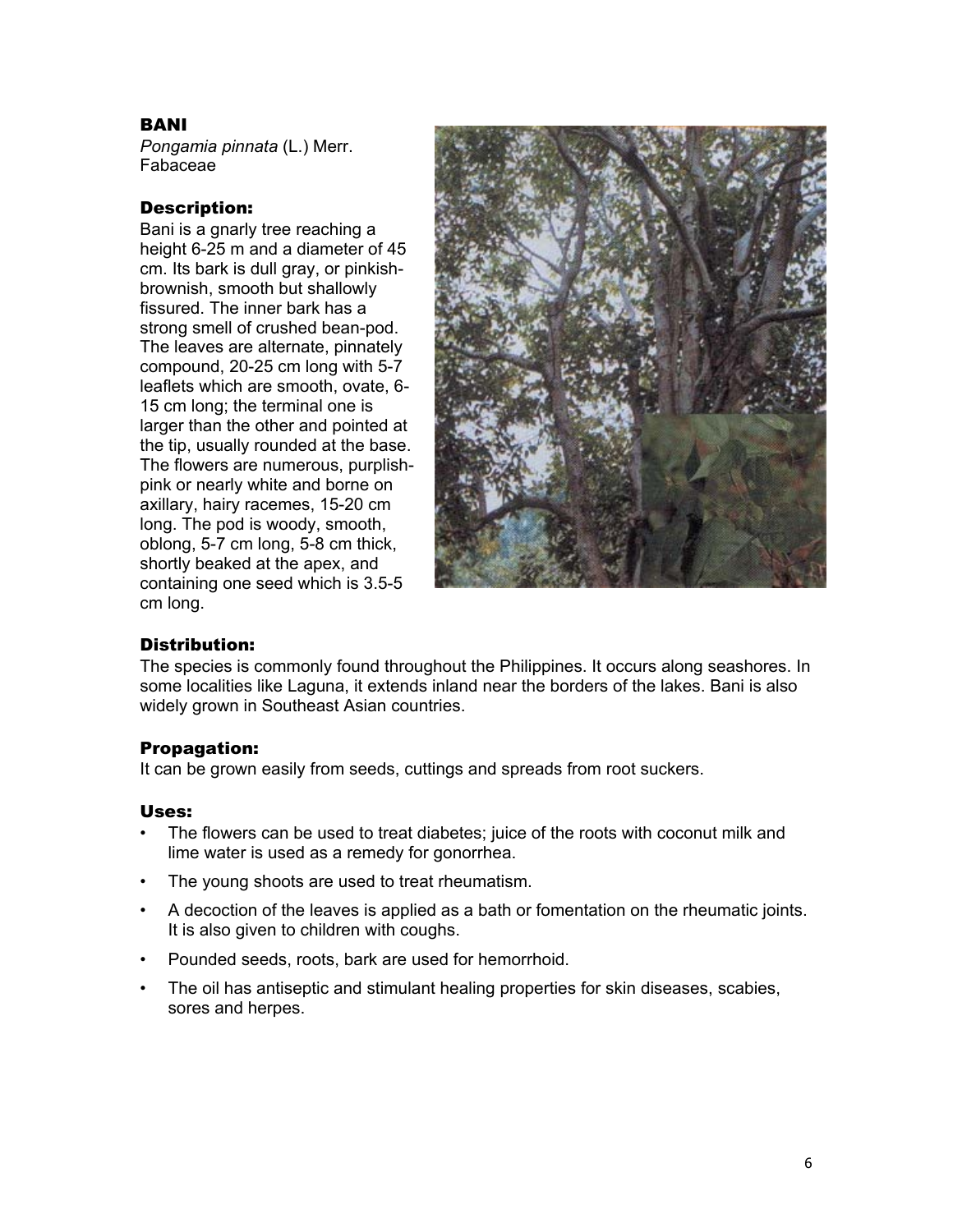## BATINO

*Alstonia macrophylla* G. Don Apocynaceae

## Description:

Batino is a medium-sized tree. The leaves are in whorls of three's, oblong-ovate, 10-30 cm long and 5-7 cm wide, pointed at both ends and short-stalked. The flowers are small, yellowish-white and borne on short, terminal cymes. The fruit is a double follicle, pendant, very long (20- 40 cm) and slender. The seeds are small and very flat, with deep-brown hairs, especially along the edges.



## Distribution:

Batino is common in open primary and secondary forests and in thickets at low and medium altitudes throughout the Philippines. It also occurs in the Peninsular Malaysia, Borneo and New Guinea.

#### Propagation:

The species is propagated by seeds.

- The bark in the form of powder, decoction, infusion, tincture, or wine preparation is used as a febrifuge, a tonic, an antidysenteric, and emmenagogue, an anticholeric and a vulnerary (heals wounds).
- The leaves, greased with coconut oil and heated, are applied (while hot) as a poultice on sprains, bruises and dislocated joints.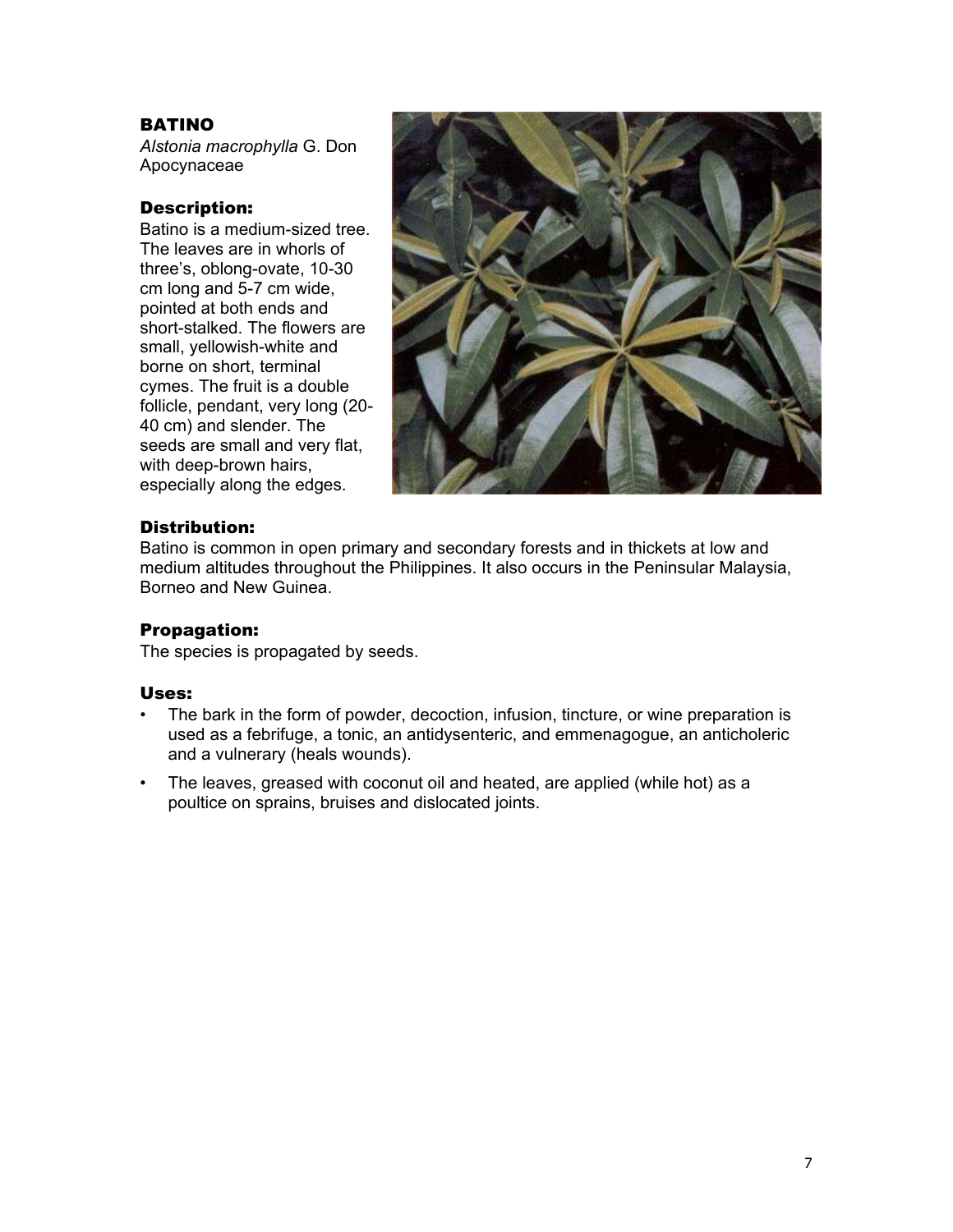## HAUILI

*Ficus septica* Burm. F. Var. *septica* Moraceae

## Description:

This is an erect, small tree, 3-8 m high, smooth, with the young shoot more or less hairy. The leaves are smooth and shiny, obling-ovate to elliptic-ovate, 10-20 cm long, with the tip tapering to a rather sharp point, and the base pointed. The receptacles are axillary, solitary, depressed globose or turbinate, obscurely



ridged or angled, 1.5-2 cm in diameter, and shortly peduncled.

#### Distribution:

Hauili is an endemic species commonly found throughout the Philippines. It also occurs in thickets at low and medium altitudes.

#### Propagation:

The species is propagated by seeds.

- A decoction of the roots helps the body dispose of excess water through urination.
- The roots are used as a poultice for boils.
- The fresh leaves are used as a sudorific (induces sweating) and for headaches.
- The leaves, applied externally, are said to be antirheumatic.
- The latex is used to cure certain varieties of herpes.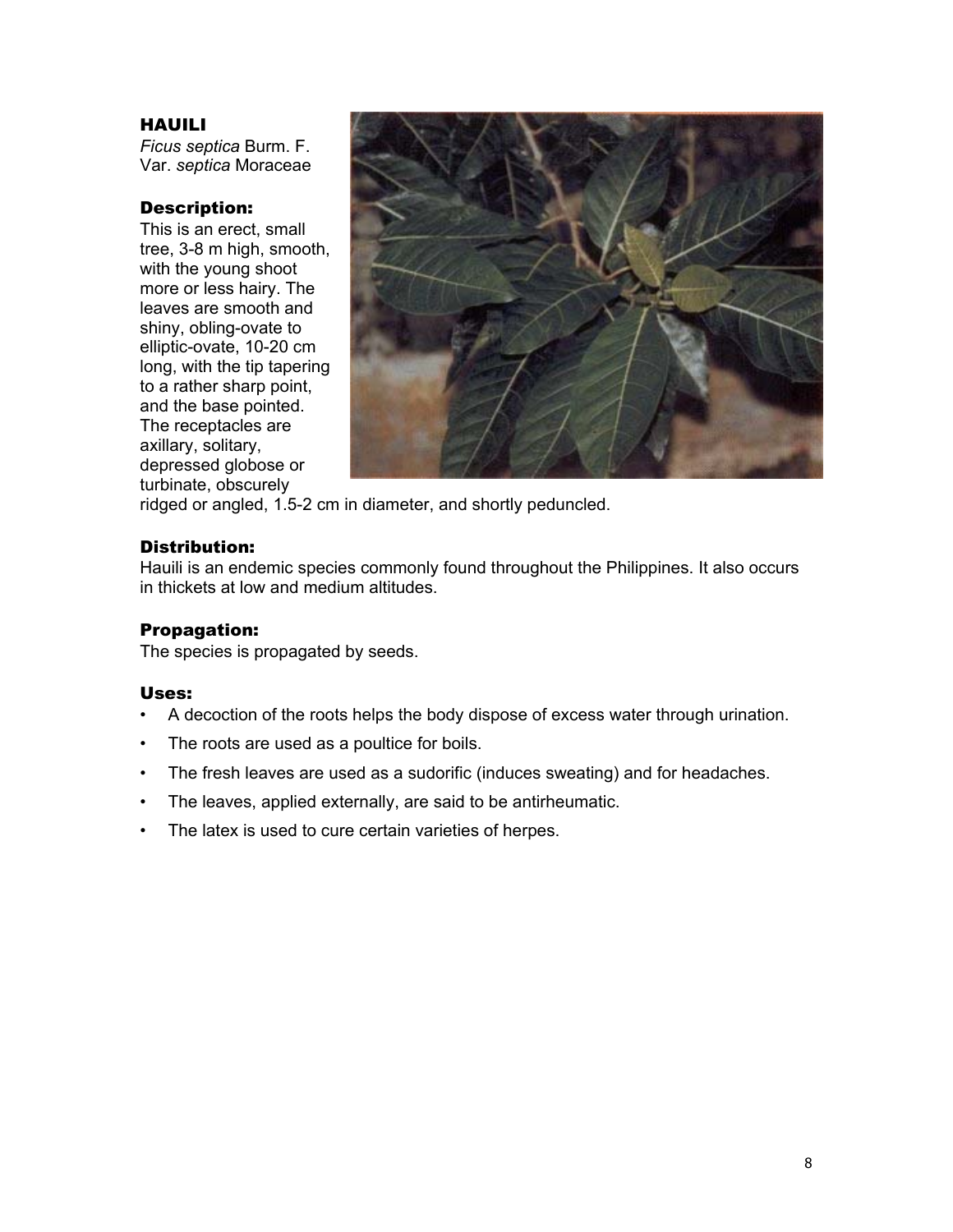## IPIL

*Intsia bijuga* (Colebr.) O. Kuntze Caesalpiniaceae

## Description:

Ipil is a tree reaching a height of 20-45 m and a diameter of 150-180 cm. The bark is 5-8 mm thick, gray with an orange tinge. The inner bark is light brown and mottled with brown specks. The leaves are alternate and simply compound with usually two pairs of leaflets, 8-12 cm long and 5-8.5 cm wide. The flowers are white and reddish, fragrant, and borne in panicles, 6-10 cm long. The pods, 10-25 cm long and 4-6.5 cm wide, and contain 3-6 orbicular seeds.



## Distribution:

Ipil is usually found along seashores, and in some localities, in inland forests, from the Babuyan islands and

northern Luzon to Mindanao and Palawan. It also occurs in Madagascar, across Peninsular Malaysia to the Caroline and Fiji islands.

## Propagation:

The species is propagated by seeds. Seeds are scarified through nicking to hasten germination.

- A decoration of the bark, which contains tannin, is used to stop diarrhea.
- The fruit, when eaten, is laxative.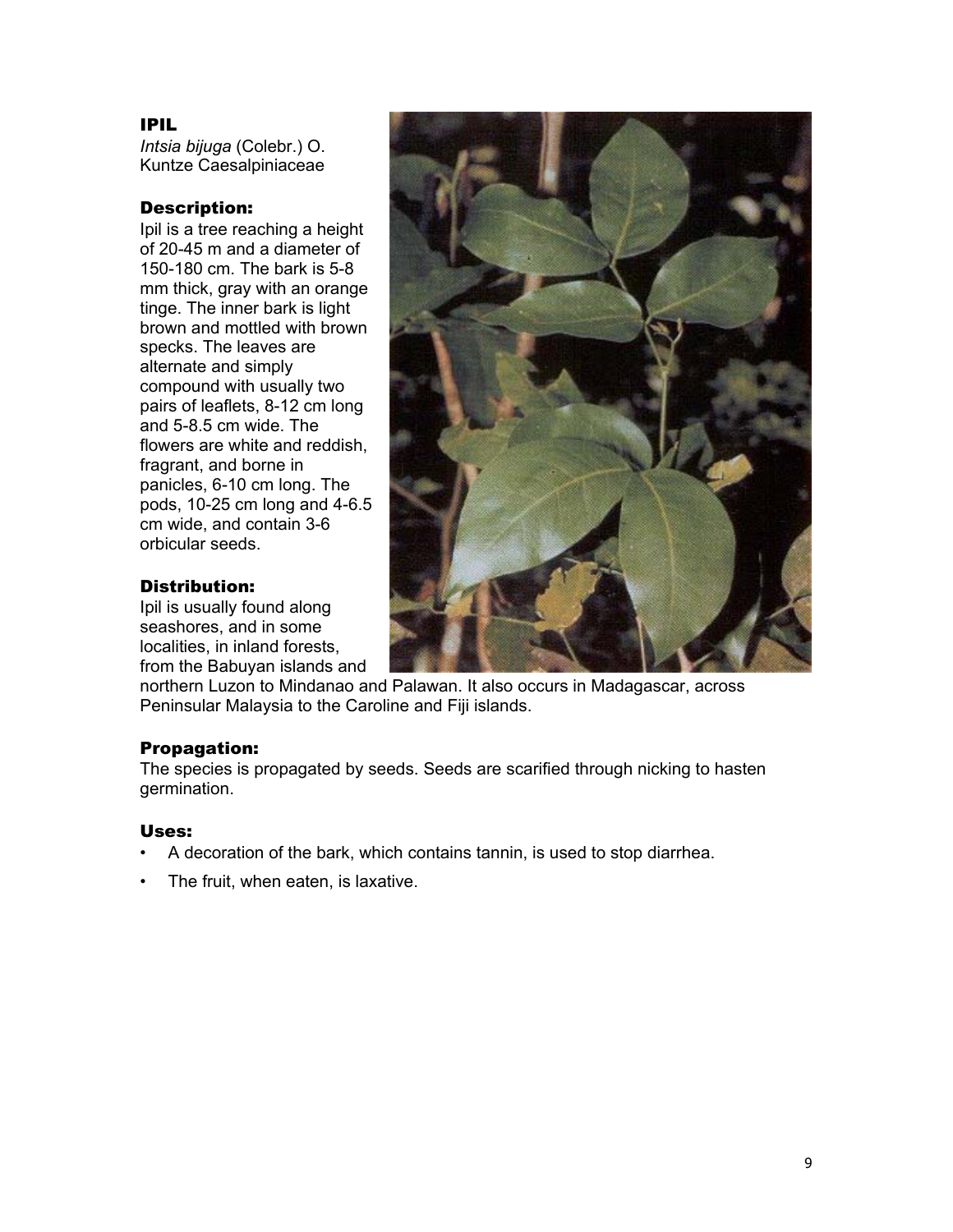## IPIL – IPIL

*Leucaena leucocephala* (Lam.) De Wit. Mimosaceae

## Description:

Ipil-ipil is a small tree. The leaves are compound, 15-25 cm long, with hairy rachises. There are 10-18 pairs of small leaflets along each primary branch of the main axis. The flowers, numerous, small and white, are in globular clusters (head). The pod, 12-18 cm long and 1.4-2 cm wide, is thin, flat, strap-shaped and contains 15-25 elliptic, shiny brown seeds. When mature, the pod splits open and releases the seeds.

## Distribution:

The species is grown abundantly throughout the Philippines, in settled areas at low medium altitudes. It was introduced from tropical America and is presently



distributed in all tropical regions of the world.

#### Propagation:

Propagation is by seeds, or by stump planting.

- The roasted seeds are used as an emollient (softens or soothes the skin or mucous membrane).
- A decoction of the bark and roots is used as an emmenagogue (stimulates menstrual flow).
- The seeds have a beneficial effect in ascariasis.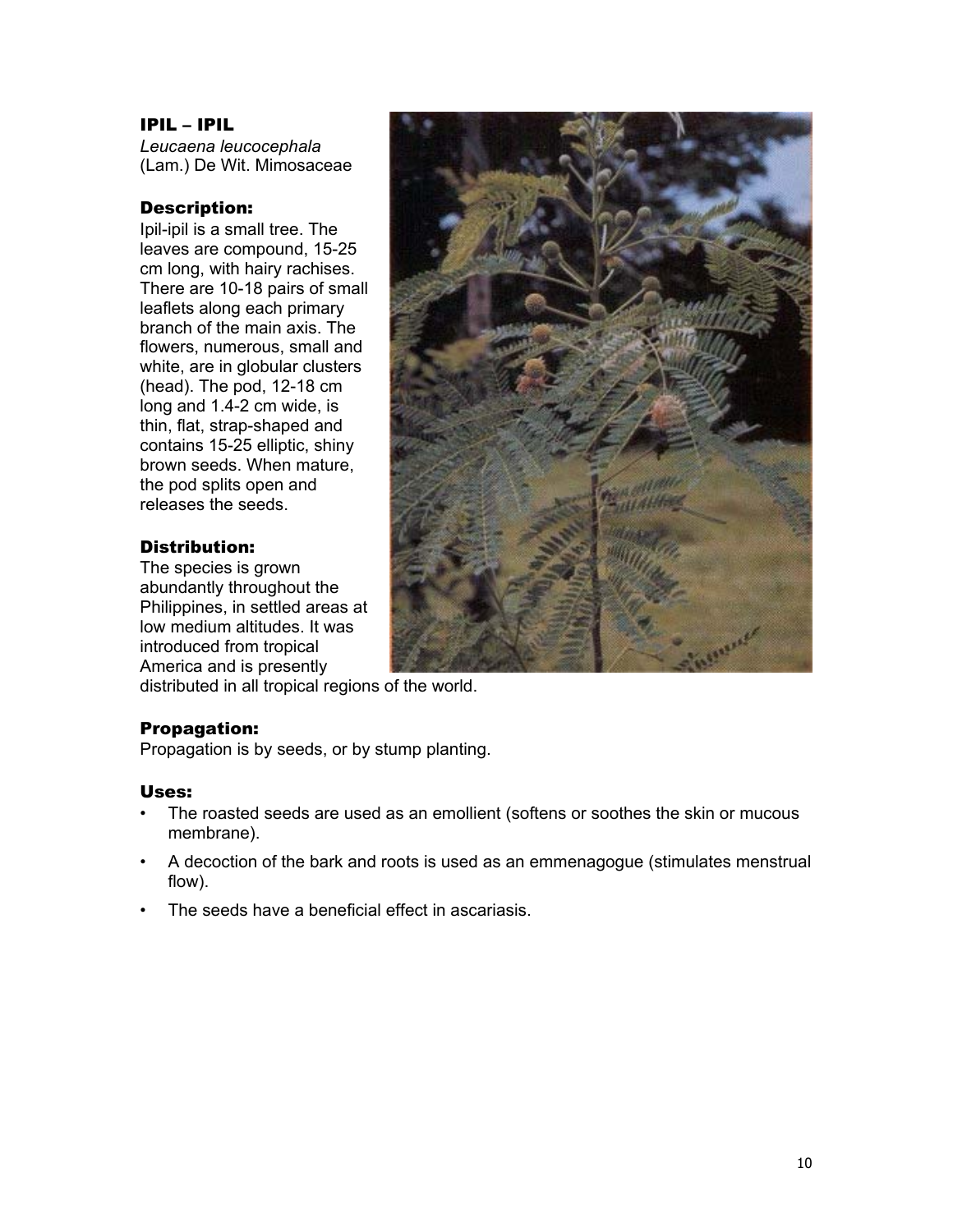## **KALINGAG**

*Cinnamomum mercadoi* Vidal Lauraceae

## Description:

Kalingag is a small-to mediumsized tree with relatively thich, aromatic bark. It reaches a diameter of 60 cm or more. The bark is gray, without fissures or cracks and covered irregularly with corky pustules, which give it a slightly rough appearance. The leaves are smooth, opposite, elliptical, 7-14 cm long and 3-6.5 cm wide; apex is acute, tip is rounded; texture is leathery; both faces are glabrous, the upper face is shiny while the lower has a glaucous ochre bloom. The fruit is smooth, ovoid, 12 mm long and 7 mm wide, shiny, steel blue, embedded at the base by the enlarged persistent calyx.



## Distribution:

Kalingag is found only in the Philippines, from the Babuyan islands and northern Luzon to Mindanao, in forests at low medium altitudes.

## Propagation:

The species is propagated by seeds.

- The bark, masticated and taken internally, helps digestion.
- It is also used for flatulence (gas accumulation in the alimentary canal) and as an expectorant.
- The bark is also chewed fro stomach trouble.
- It is used for tuberculosis and as a remedy for headaches and rheumatism.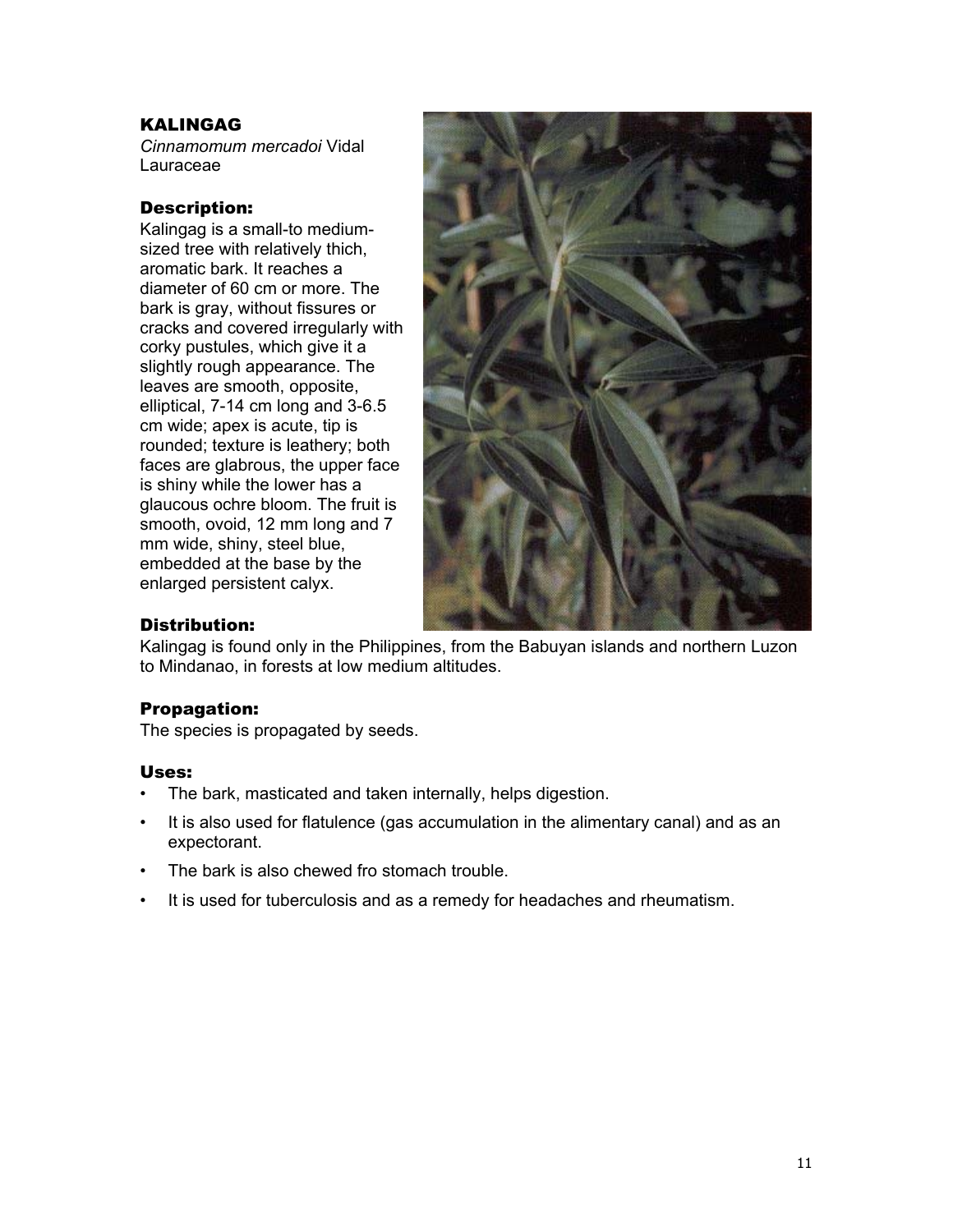## **KALIOS**

*Streblus asper* Lour. Var. *asper* Moraceae

#### Description:

Kalios is a rigid and denselybranched tree, 4-10 m high. The leaves are oblong-ovate to subrhomboid, 4-12 cm long, very rough on both sides, with finelytoothed margin, the tip tapering to a point, and the base narrowed. The fruit is ovoid, 8- 10 mm long, pale yellow, the pericarp soft and fleshy. The seed is ovoid, 5-6 mm long.



#### Distribution:

Kalios is found in thickets at low and medium altitudes. It is especially common in regions subject to a long dry season, from norther Luzon to Palawan and Mindanao. It also occurs in India, southern China and Peninsular Malaysia.

#### Propagation:

The species is propagated by seeds, or by cuttings.

- The water in which the bark has been boiled is used for disinfecting wounds. It is also used internally for skin diseases called "culebra".
- A decoction of the bark is given for fever, dysentery and diarrhea.
- The bark is chewed as an antidote to snakebite and poisoning.
- An infusion of the leaves is drunk as tea.
- Powdered root is used for dysentery and as poultice applied on unhealthy ulcers (of the skin).
- The root is used for epilepsy, inflammatory swellings, and is applied on boils.
- The root extract is astringent and antiseptic.
- The latex is applied on sore heels and chapped hands and put on glandular swellings.
- The seeds are good for epistaxis (nosebleed), piles (hemorrhoids) and diarrhea.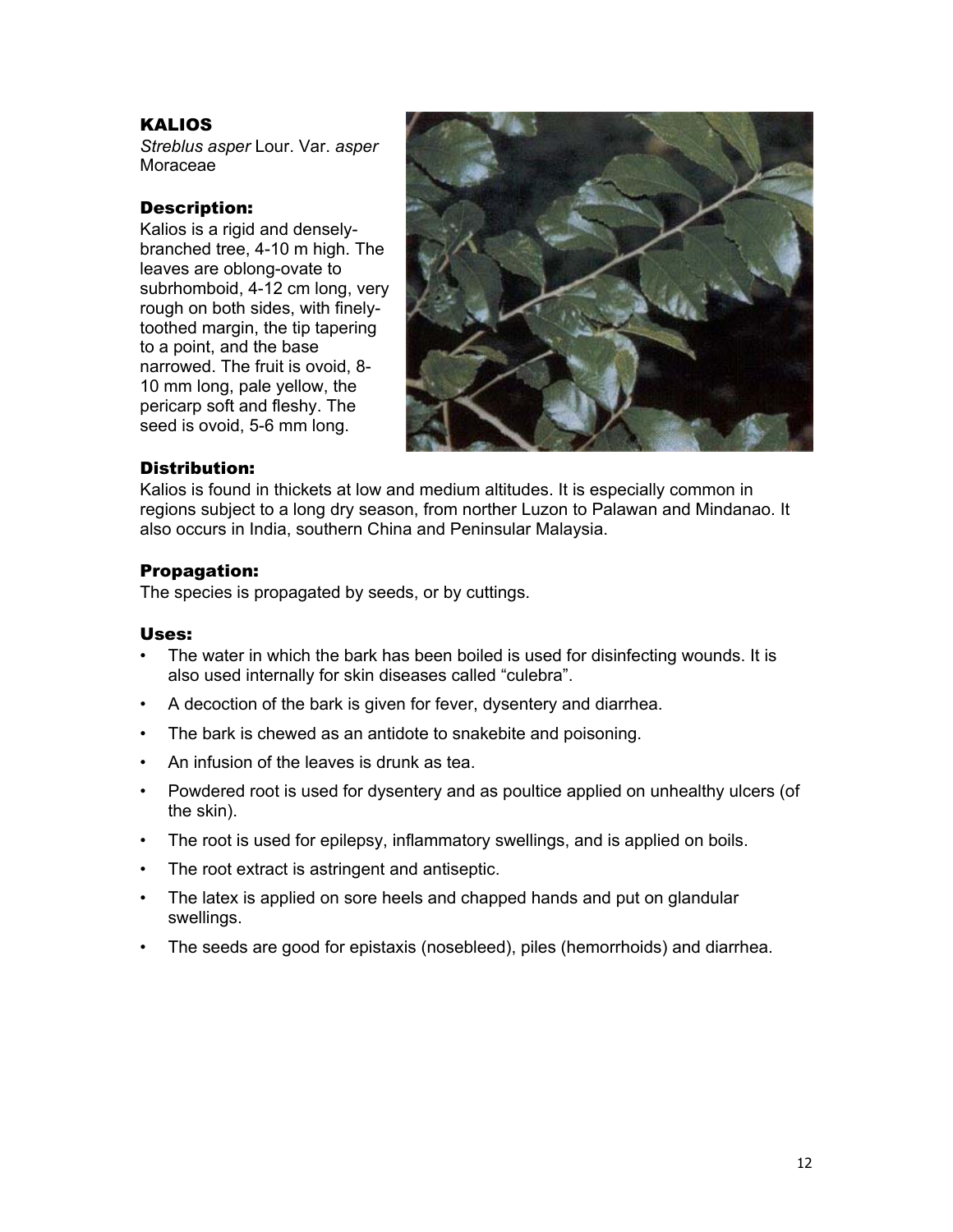## KAPOK

*Ceiba pentandra* (L.) Gaertn. Bombacaceae

## Description:

This is an erect, deciduous tree, 15 m high. The trunk is cylindric, usually bearing scattered, large spines. The branches are in distant whorls, and spread horizontally. The leaves are compound with 5-8 lanceolate leaflets, 6-15 cm long, pointed on both ends. The flowers are numerous, whitish, 3 cm long. The capsules which are pendulous, oblong, about 15 cm long and 5 cm thick contain numerous black



seeds, compressed globose, smooth and embedded in fine silky hairs.

#### Distribution:

Kapok is widely planted in settled areas throughout the Philippines. It is possibly indigenous to tropical America.

## Propagation:

The species is usually propagated by seeds, cuttings and budding.

- The bark is used as a vomitive and diuretic. It is used for fever and diarrhea. It is also applied on wounds and swollen fingers.
- An infusion of the bark is used as a mouthwash.
- A decoction of the flowers is used for constipation.
- An infusion of the leaves is used for cough, hoarseness, intestinal catarrh and urethritis. The tender leaves are administered for gonorrhea.
- The unripe fruit is regarded as a demulcent (smooth medicine; provides a protective coating on mucous membranes) and an astringent.
- The tender fruit is used as an emollient.
- A decoction of the roots is given for chronic dysentery, diarrhea, ascites and anasarca.
- The tender taproot of the young plant is used for gonorrhea and dysentery.
- The gum is an astringent and useful as a styptic. It is given with milk as a cooling laxative to children. It is also used for incontinence of urine of children.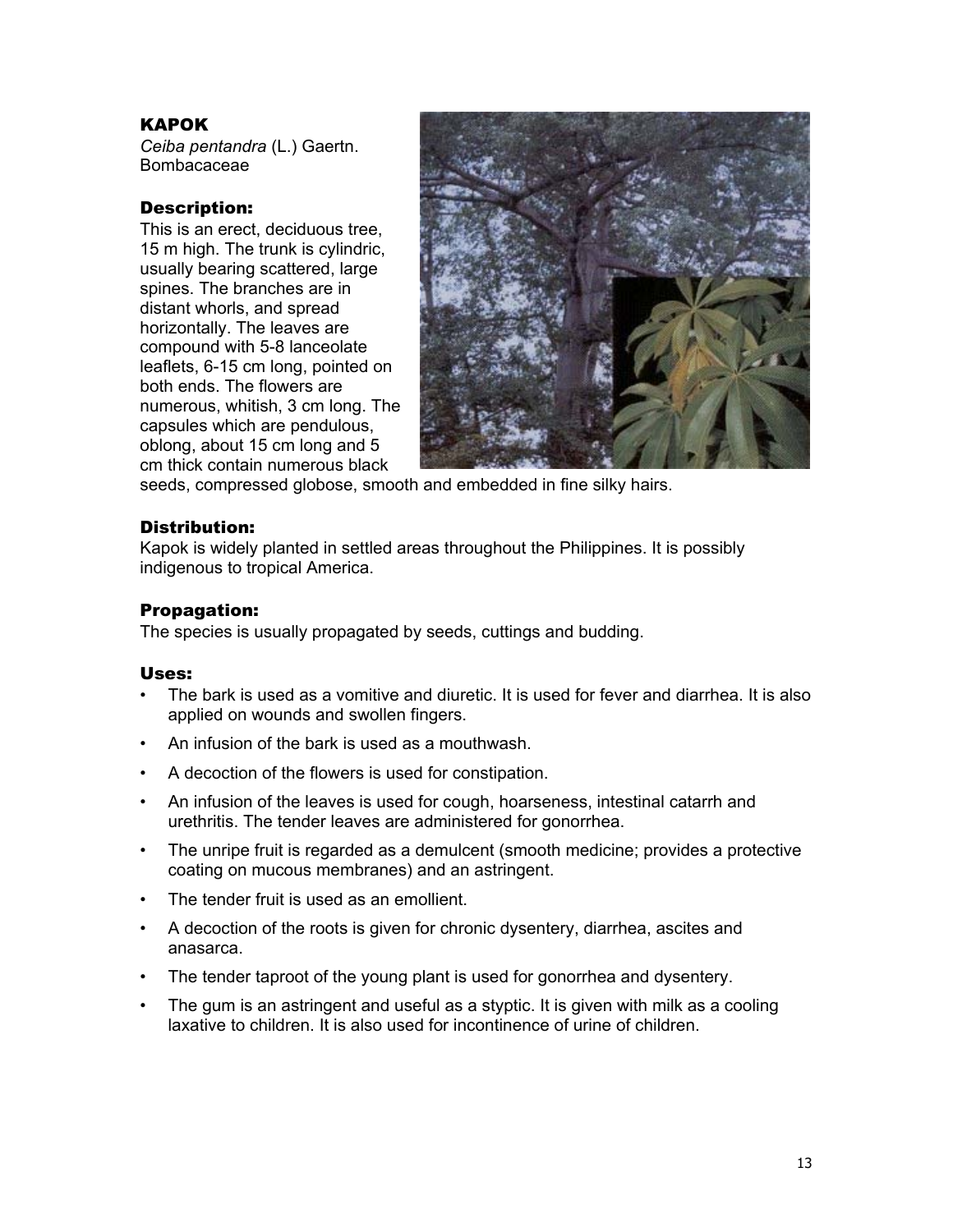## MAHOGANY

*Swietenia macrophylia* King Meliaceae

## Description:

This is a more or less deciduous, erect tree growing up to 10 m or more in height, with a heavy, dark-green, dense crown. It sheds its leaves during summer. The trunk is more or less buttressed. The bark is dark gray and ridged. The leaves are alternate, smooth (with the upper portion shiny, brownish, or purplish), compound and about 15 cm long, comprising 3-6 pairs of leaflets. The flowers are greenish-yellow, about 8 mm wide, and borne in axillary panicles shorter than the foliage. The fruit is large, cylindrical, barrel-shaped, woody, grayish-brown and rough, 2-6 cm long with a 1-2



cm diameter. The body of the fruit splits into five thick outer valves and five thinner, inside valves. The outer valves fall off when ripe and expose the closely packed seeds attached by the tips of their wings. The seed is brownish, 5-7 cm long with a broad, thin wing and a rather corky, thickened part containing embryo.

#### Distribution:

Indigenous to Peru and Brazil in South America, it was introduced in the Philippines in 1914. It is now growing in Mt. Makiling, Los Baños, Lagna and in the provinces of Benguet, Ilocos, Isabela, Abra, Samar, Marinduque and Zamboanga.

#### Propagation:

Mahogany is propagated by seeds, or by stump planting.

- A decoction of the bark may serve as an antipyretic (reduces fever).
- It may serve also as an astringent.
- It is also used as a tonic (increases body tone).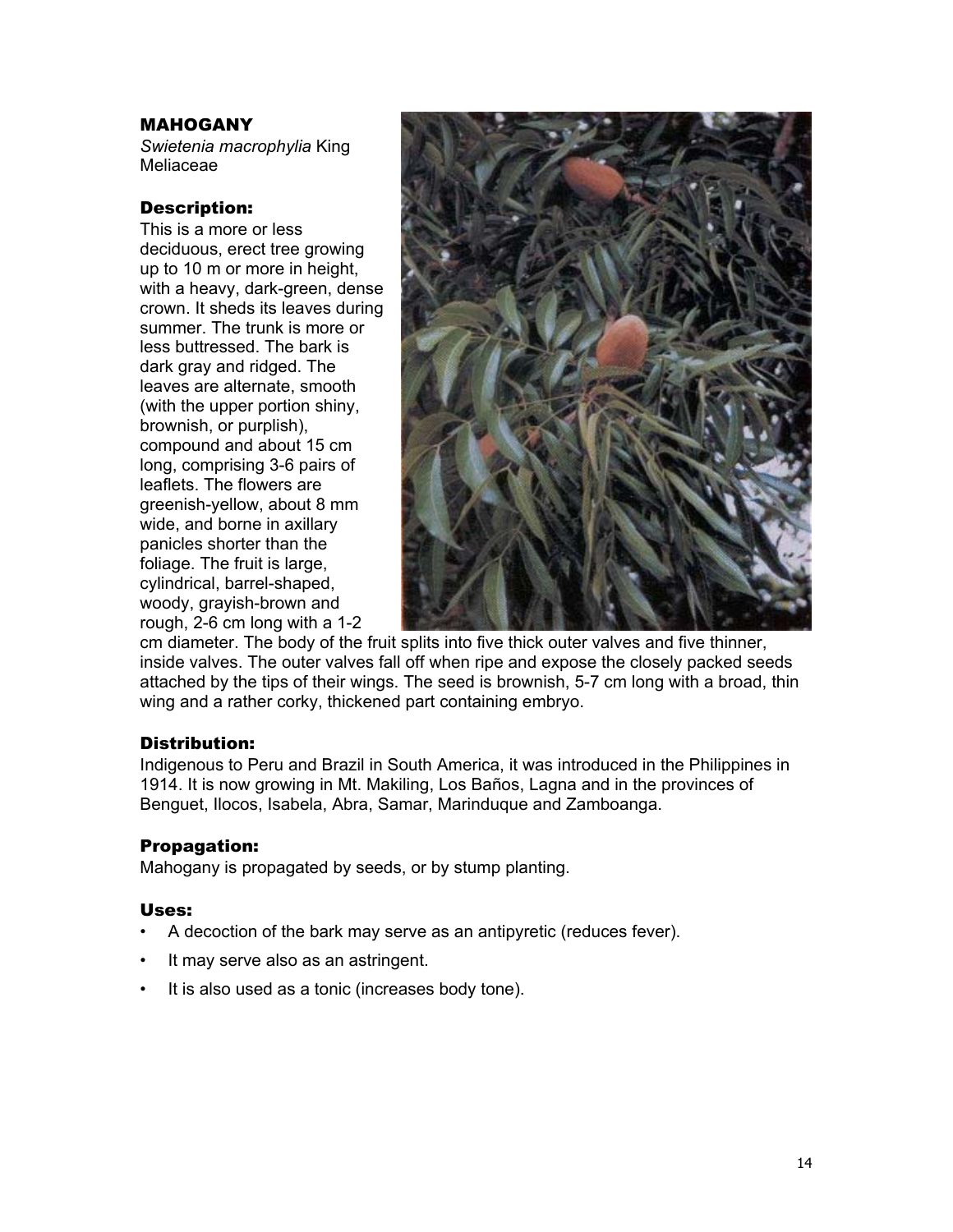## MOLAVE

*Vitex parviflora* Juss. Verbenaceae

## Description:

Molave is a medium-to large-sized tree reaching a height of 25-30 m and a diameter of 100-150 cm. In exceptional cases, it reaches a height of 35 m or more and a diameter of 200 cm. Generally, it has an irregular, short, crooked and fluted bole with thick, low, medium to moderately large buttresses. The leaves are typically opposite or whorled and deciduous. It partially, or entirely sheds its leaves during the later part of the dry season. The fruit is either dry, separating at maturity into 2-4 nutlets, or a drupe containing the nutlets. The



average number of seeds per fruit ranges from one to three.

## Distribution:

The species is distributed throughout the Philippines. It is commonly found in secondary and open primary forests at low altitudes. It also occurs in Timor, Java, Celebes and Amboina.

## Propagation:

Molave is propagated by seeds.

- An infusion or a decoction of the wood is an antidote to poisoning.
- A decoction of the bark is used for diarrhea.
- The wood and the bark are used to cure wounds and poisonous bites.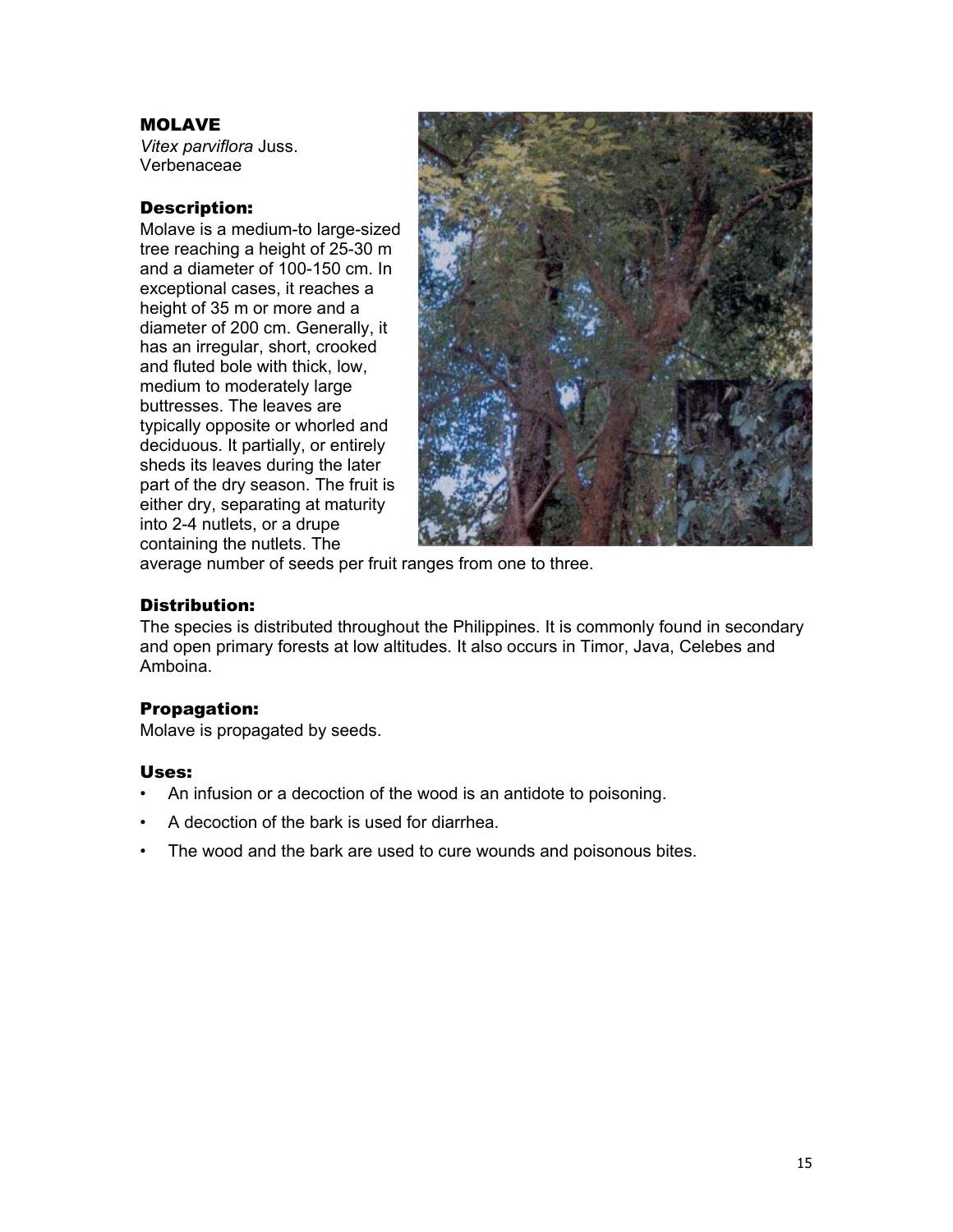#### NARRA

*Pterocarpus indicus* Willd. Forma *indicus* Fabaceae

## Description:

This large tree grows to a height of 25 m or more. The leaves are compound and 15-30 cm long with 7-11 leaflets, ovate to oblongovate, 5-10 cm long. The flowers are numerous, yellow, fragrant and about 1.5 cm long on branched, axillary panicles. The fruit is flat, dry, very shortly beaked, containing 1-5 seeds.

## Distribution:

Narra is widely distributed and found in the primary and secondary forests at low and medium altitudes throughout the country. It also occurs in Southeast Asia, Peninsular



Thailand, Cambodia, islands of Pacific, Ryukyu and Caroline, Bismarck Archipelago, New Hebrides and Solomon islands.

#### Propagation:

It can be propagated by seeds, stump planting and tissue culture.

- A decoction of the bark is used for diarrhea.
- The young leaves are applied on ripening boils, skin ulcers and prickly heat.
- The root extract is applied on syphilitic sores
- A decoction of the resin (gum) is used for diarrhea and dysentery.
- An infusion of the leaves relieves stomach trouble, sprue (a tropical disease affecting mouth, throat and digestion), palpitation of the heart, rheumatism and abnormal mucous discharge from the vagina.
- A light infusion of the leaves controls fever; also used as lotion, disinfectant and insecticide.
- The wood has diuretic, antidysenteric, antithermic and antimalarial properties; also used for intermittent fever.
- The fruit kernel is given as emetic.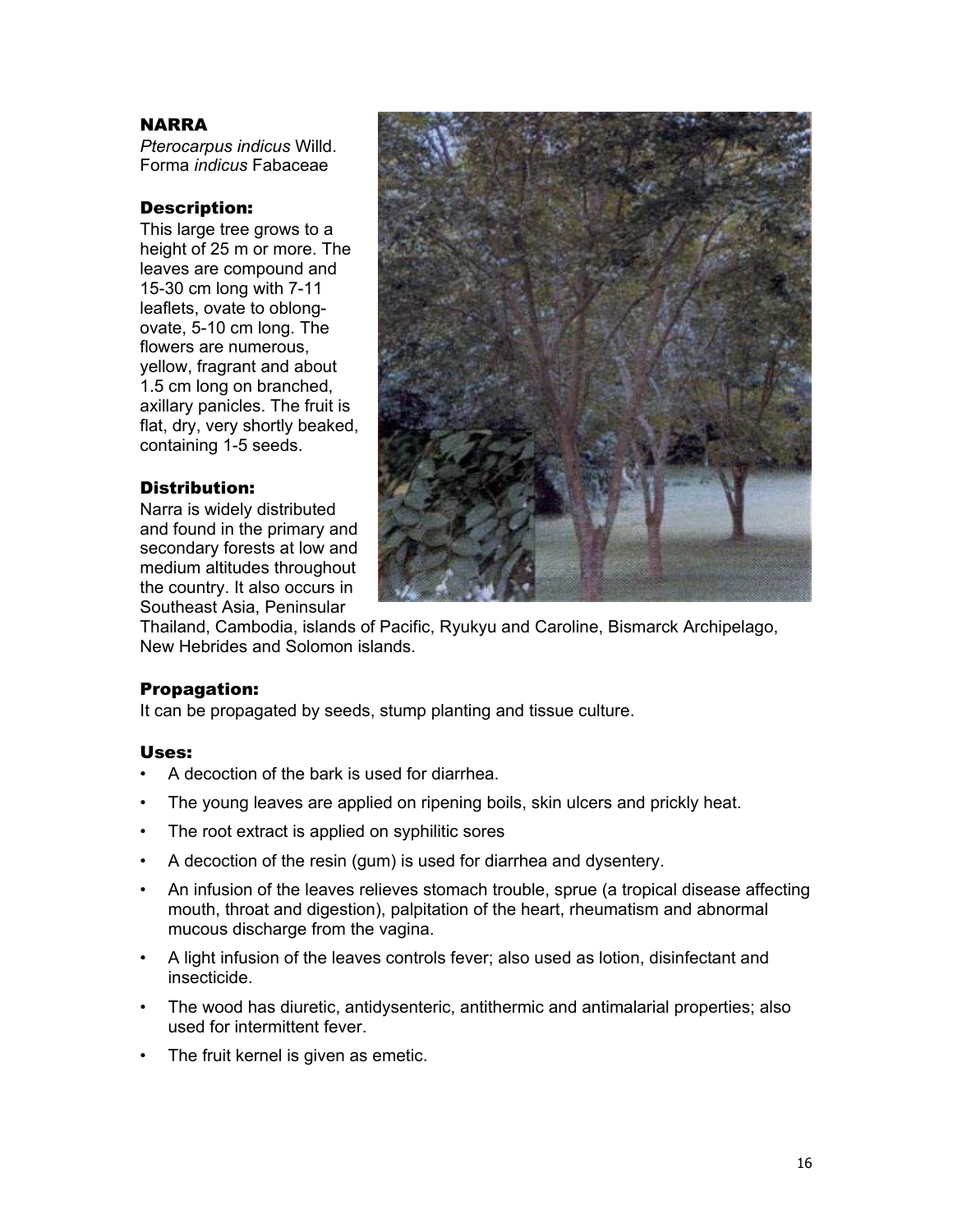## NEEM

*Azadirachta indica* A. Juss. Meliaceae

## Description:

This is a medium-to large-sized tree which reaches a height of 12- 20 m and a diameter of 18-25 cm. Its trunk is straight with thick bark. The leaves are alternate, compound, 23-38 cm long with 7- 17 leaflets, alternate or opposite, short-stalked, 6-7 cm long, oblique and toothed. The flowers are white, small and mildly fragrant. The fruit is green smooth, ellipsoidal drupe, 1.25-1.8 cm long, greenish-yellow or yellow when ripe. The seeds are linear, oblongovoid.



## Distribution:

Neem is endemic to India. It is extensively grown in Burma, Indonesia, Thailand and Togo. The

species which was introduced in the Philippines in 1983 is now raised or cultivated in different parts of the country.

## Propagation:

The species can be propagated by seeds, cuttings and tissue culture.

- A decoction of the bark is used for malaria, fever, dysentery, and intestinal worms.
- Slurry of bark is externally used for inflammation and injuries.
- A decoction of the leaves and flowers is used for diabetes and for antiseptic purposes.
- Dried powdered leaves and flowers are orally taken for diabetes; also used as carminative.
- The ashes of the leaves and flowers are externally used for skin diseases.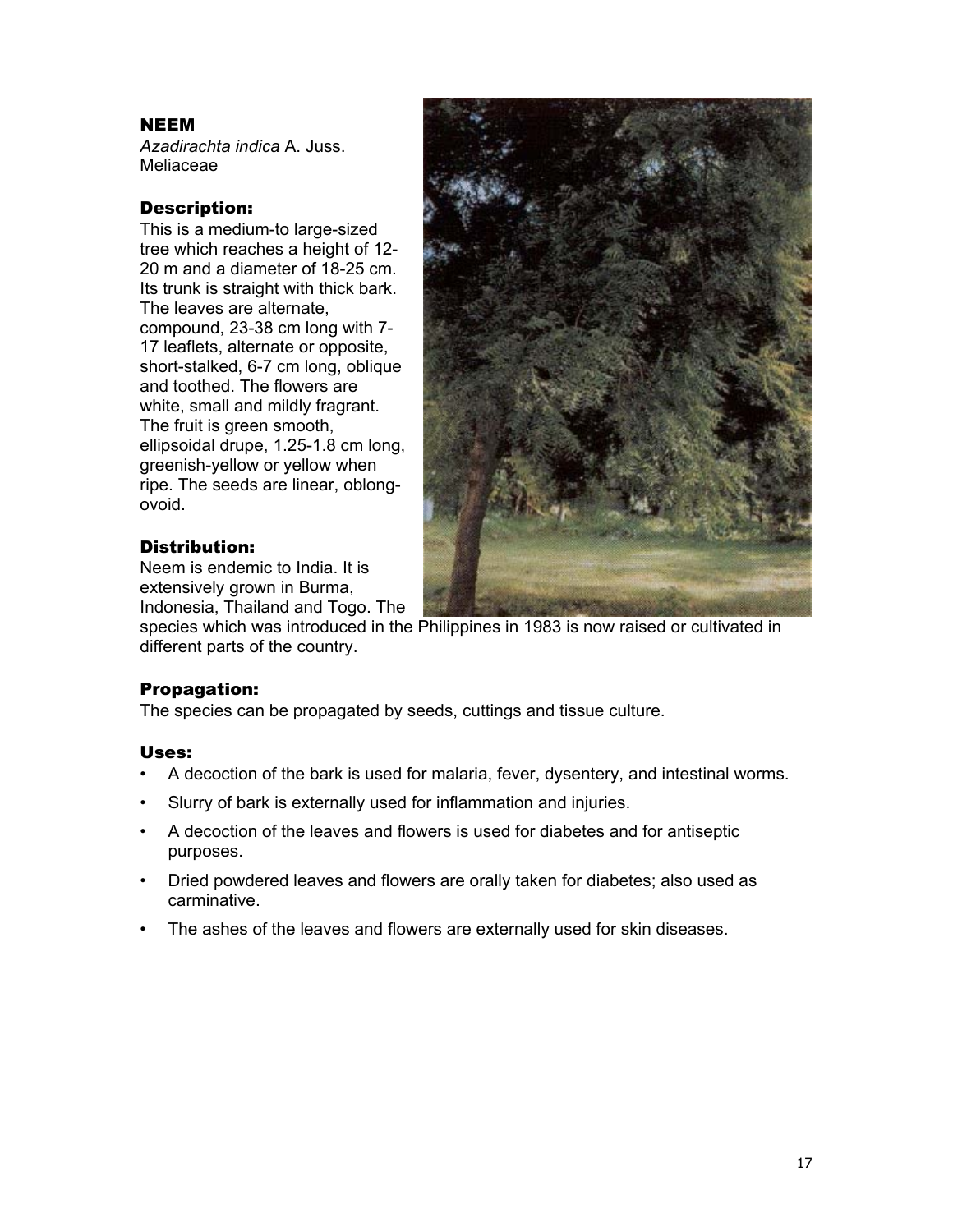## PILI

*Canarium ovatum* Engl. **Burseraceae** 

## Description:

This large tree reaches a height of about 35 m and is a meter or more in diameter. The leaves are alternate, pinnate and about 30 cm long with usually three pairs of opposite leaflets and a terminal leaflet. The leaflets are ovate-oblong, 12-20 cm long and 3-7 cm wide, smooth and shiny on both sides, pointed at the apex and rounded or



obtusely pointed at the base. The flowers are clustered, and are borne on large compound inflorescences. The fruit is ovoid, 4-5 cm long, 2-2.5 cm wide, entirely smooth, drupe-like. It consists of green or brown thin resinous pulp and contains thickshelled triangular seed.

## Distribution:

Pili is found only in the Philippines where it is common in primary forests at low and medium altitudes. It grows particularly in Cagayan Province of northern Luzon; in the Bicol region including Masbate; and in some areas of eastern Visayas and southern Mindanao regions.

## Propagation:

It may be propagated by seeds and asexual methods such as budding, grafting and marcotting.

- The "saheng" (oleoresin) is used as a stimulant; a rubefacient (an external skin application causing redness of the skin); and an antirheumatic when applied externally.
- Poultices of brea are used externally for swellings of the legs
- Oleoresin, prepared in the form of ointment, is applied on indolent ulcers.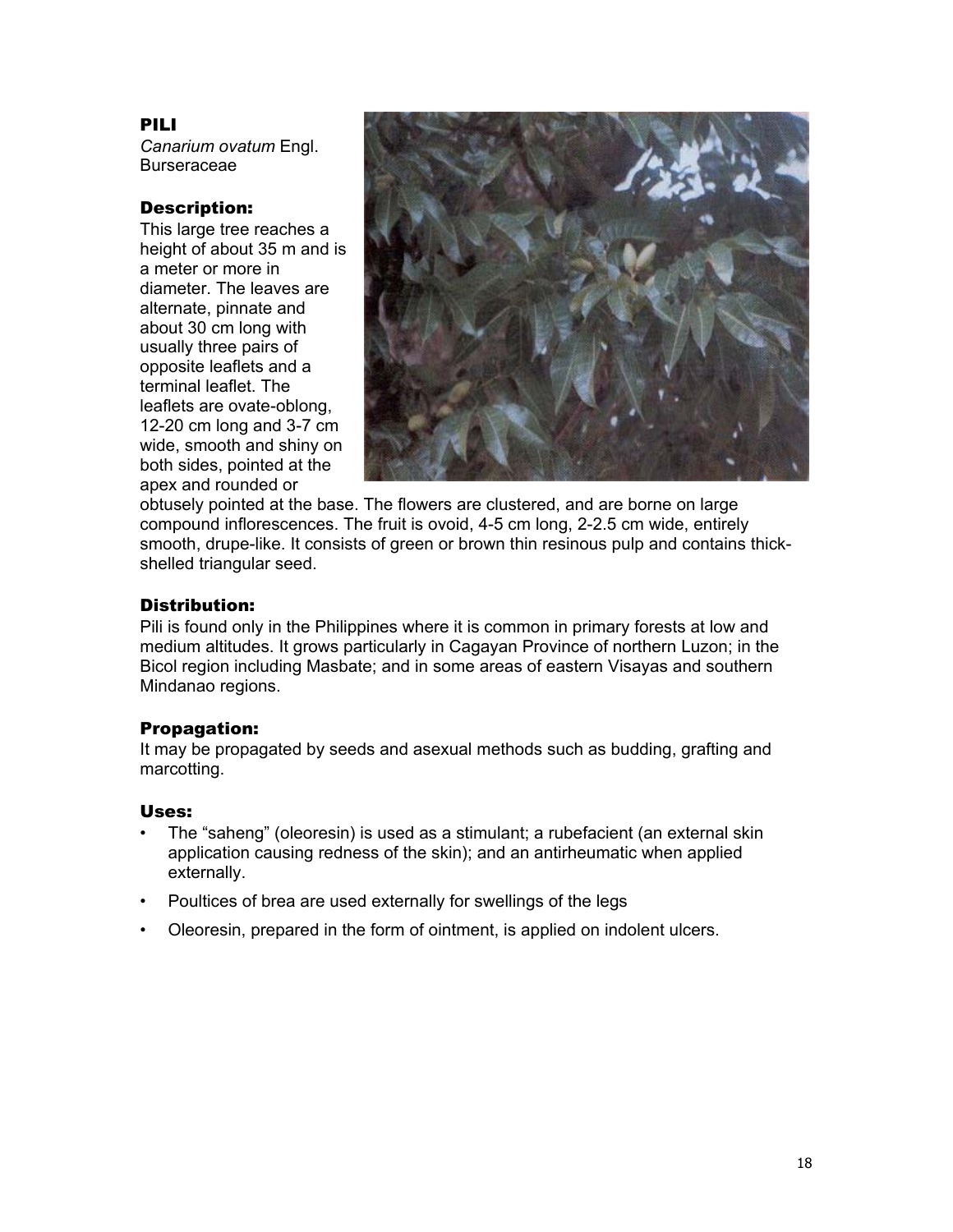#### RAIN TREE

*Samanea saman* (Jacq.) Merr. Mimosaceae

#### Description:

It is a hardy large spreading tree that reaches a height of 20 m or more and a diameter at breast height of more than 100 cm. The bark is dark brown with ridges. The leaves are evenly bipinnate with 8-12 pinnae. The flowers are small with extended stamens crowded together in a cluster (head) which appears like a small powderpuff. The seedpods



are straight, nearly black and somewhat fleshy, 15-20 cm long, turgid with pulpy mesocarp.

## Distribution:

Rain tree is widely grown in the Philippines. It is an introduced species from Central America. The species grows in the West Indies, tropical America and Mexico.

#### Propagation:

The species is easily grown from seeds.

- A decoction of the inner barks and fresh leaves is used as remedy for diarrhea.
- Roots are prescribed for cold, fever, influenza and snakebite.
- Roots are also used to counteract the effects of croton oil and other poisonous drugs.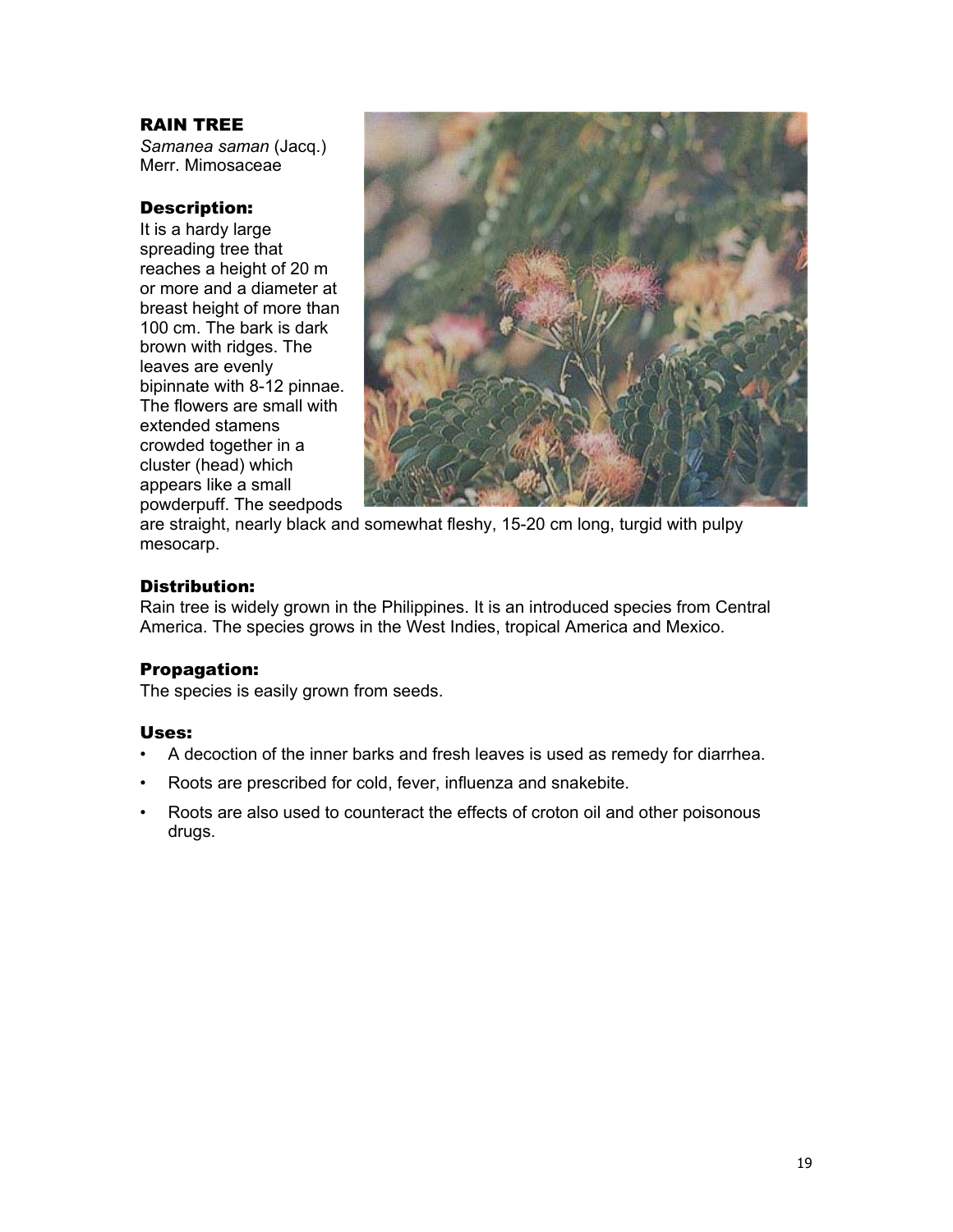## TALISAI

*Terminalia catappa* L. Combretaceae

## Description:

A large deciduous tree, sometimes reaching a height of 25 m. The branches are horizontally whorled. The leaves are shiny, obovate, 10- 25 cm long, tapering below to a narrow heart-shaped base. The leafstalks are short and stout. The flowers are white, small and borne on spikes on the axils of the leaves. The fruit is smooth, compressed, ellipsoid, 3-6 cm long and prominently two-ridged down the sides. The pericarp is fibrous and fleshy but the endocarp is hard.



## Distribution:

The species is found throughout the Philippines along seashores and often planted inland as a shade tree and commonly used in landscaping parks and gardens.

## Propagation:

Talisai is a perennial species usually propagated by seeds.

- The bark is an astringent and used against gastric fevers and bilious diarrhea.
- A decoction of the bark is used for dysentery, gonorrhea and leucorrhea.
- The red leaves are used to expel worms. The leaves, macerated in palm oil, are applied as a remedy for tonsillitis.
- The sap of young leaves, mixed and cooked with the oil of the kernel, is used against leprosy.
- Juice from young leaves is used in the preparation of an ointment for scabies, leprosy and other skin diseases. It is also taken internally for headache and colic.
- The leaves, applied on the head and sides, are refreshing and sudorific (induces sweating).
- A decoction of the fruit is purgative.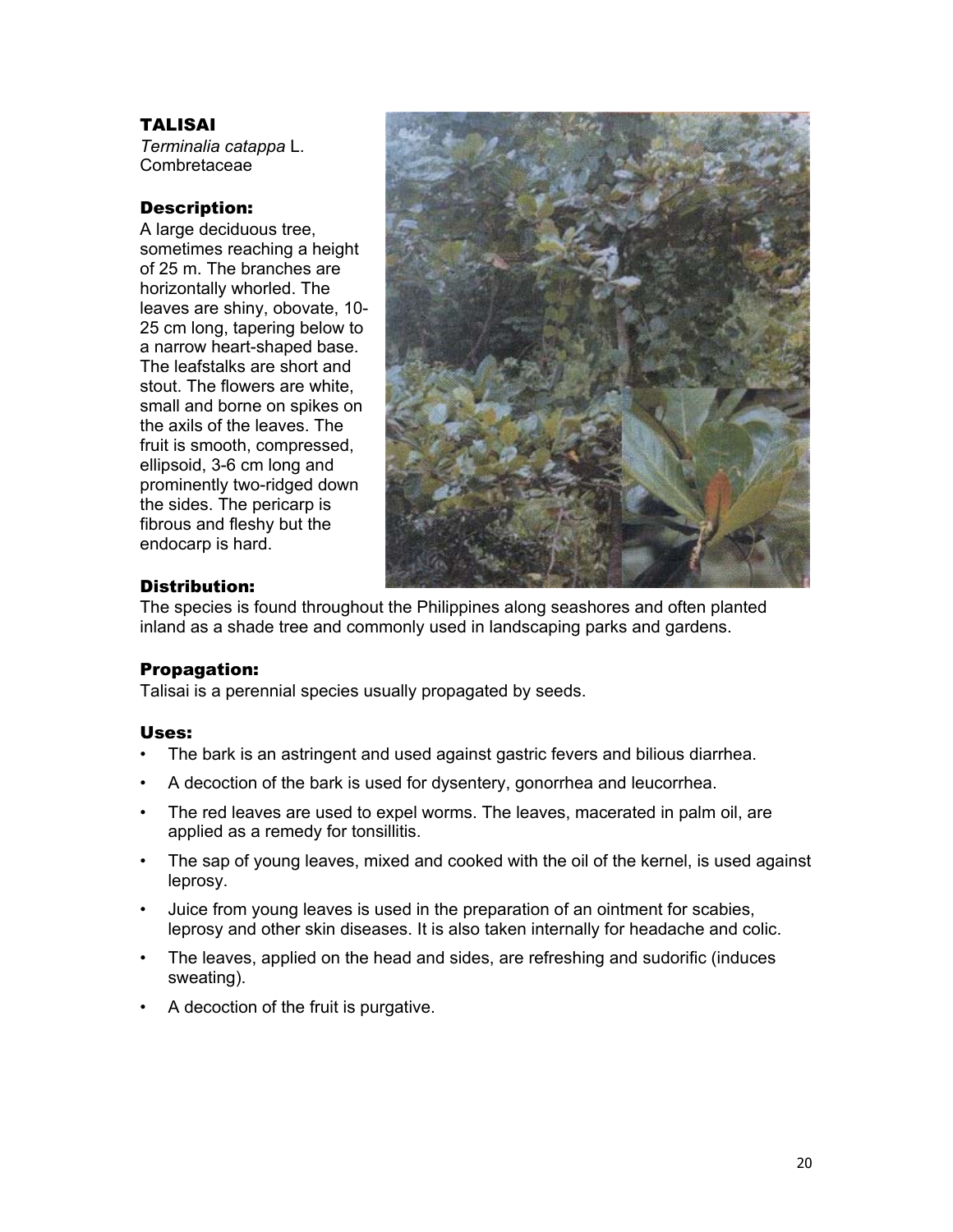## TEAK

*Tectona grandis* zL.) f. Verbenaceae

## Description:

It is an erect, large, deciduous tree growing up to at least 20 m high. The branches are fourangled. The leaves are large, elliptic or obovate, pointed on both ends, usually wedgeshaped at the base and entire at the margins. The upper surface is rough but without hairs, whereas the lower is densely covered with grey, or yellowish haris. The flowers are numerous, short-stalked and arranged in large terminal, much-branched panicles 30-80 cm long. The fruit is somewhat rounded, about 1.3 cm in diameter and four-lobed. The



soft pericarp is densely clothed with felted, stellate hairs.

## Distribution:

The species is grown in various parts of the Philippines, especially in the Sulu Archipelago and in some parts of Mindanao.

## Propagation:

The species is usually propagated by seeds.

- A decoction of the fresh and dried leaves is used for menstrual disorders, for hemorrhages, for hemoptysis; also taken as a gargle for sore throat.
- A plaster of the powdered wood is used for bilious headaches and for dispersion of inflammatory swellings; can be taken internally for dyspepsia, also as a vermifuge.
- The powdered wood with water is applied as paste on swelled eyelids; also useful for acute dermatitis.
- The flowers and seeds are diuretic.
- The oil from nuts is used as hair grower; it also soothes itches of the skin.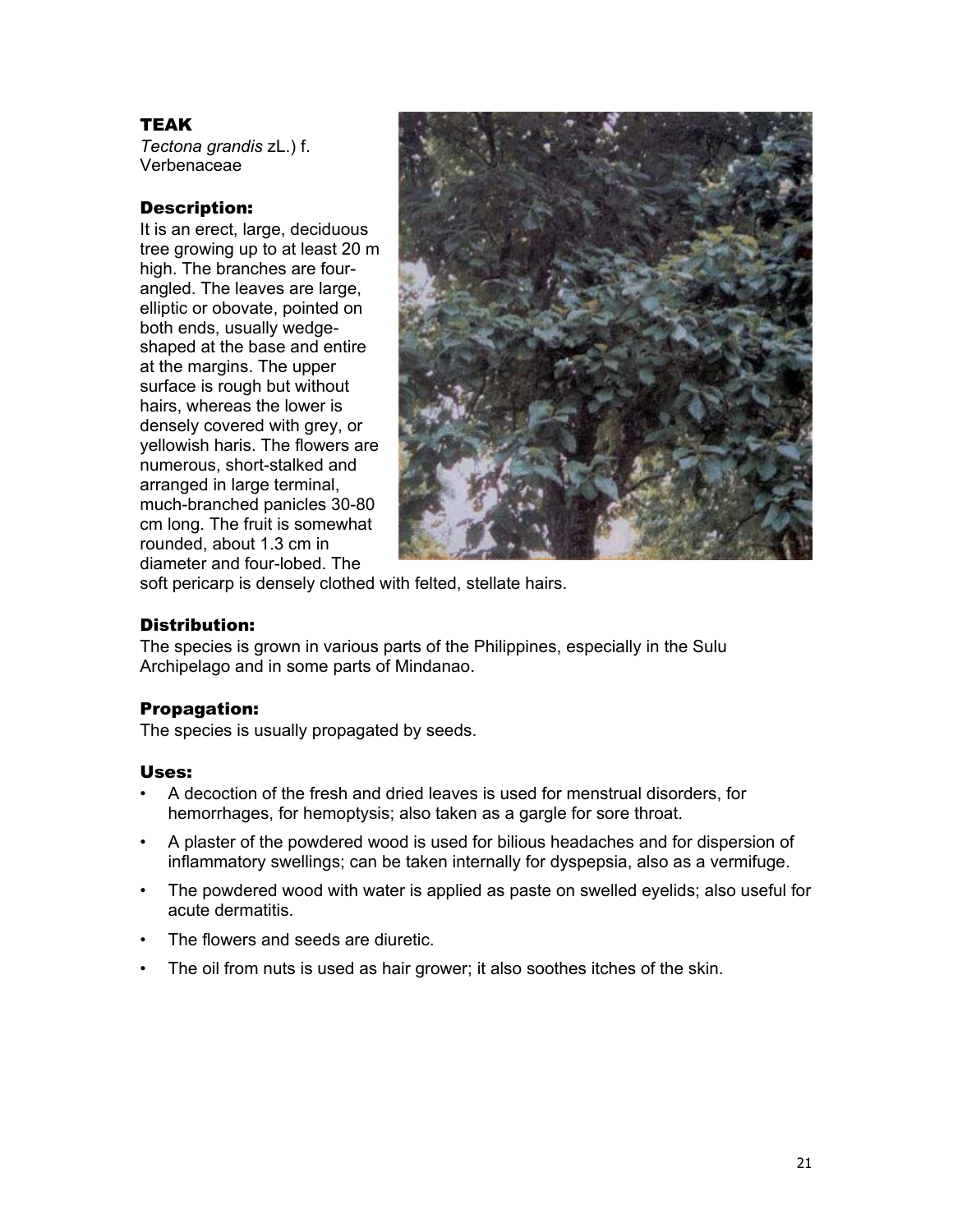## TIBIG

*Ficus nota* (Blanco) Merr. Moraceae

## Description:

An erect, spreading, dioecious tree, 8 m high. The branchlets are hairy. The leaves are oblong to elliptic or obovate, 15-35 cm long and 8-12 cm wide; beneath are soft, pubescent, the margins are irregular but distinctly toothed, the apex is abruptly acute and the base is auriculate. The midrib of the leaves is stout, with 7-9 pairs of ascending, curved nerves; the petiole is brown, tomentose, 3-5 cm long. Tubercles are mostly cauline, occasionally from larger branches, clustered, rebranched, rigid, 20 cm long,



bracteate; the figs are subglobose, 2-3.5 cm in diameter, glabrous, fleshy, pedunculate, green, becoming yellowish-white at the base; the umbilical scales are exerted; the peduncle is acute, 2 cm long and has three bracts.

#### Distribution:

The species is found in thickets and forests at low and medium altitudes. It occurs in Batan Island, Polilio, Mindoro, Palawan (Culion and Balabac), Panay, Samar and Leyte (Biliran). It also occurs in North Borneo.

## Propagation:

The species is propagate by seeds.

- The water extracted from the standing tree is drunk thrice a day for fever.
- The extracted water can also be applied to relieve muscle pain.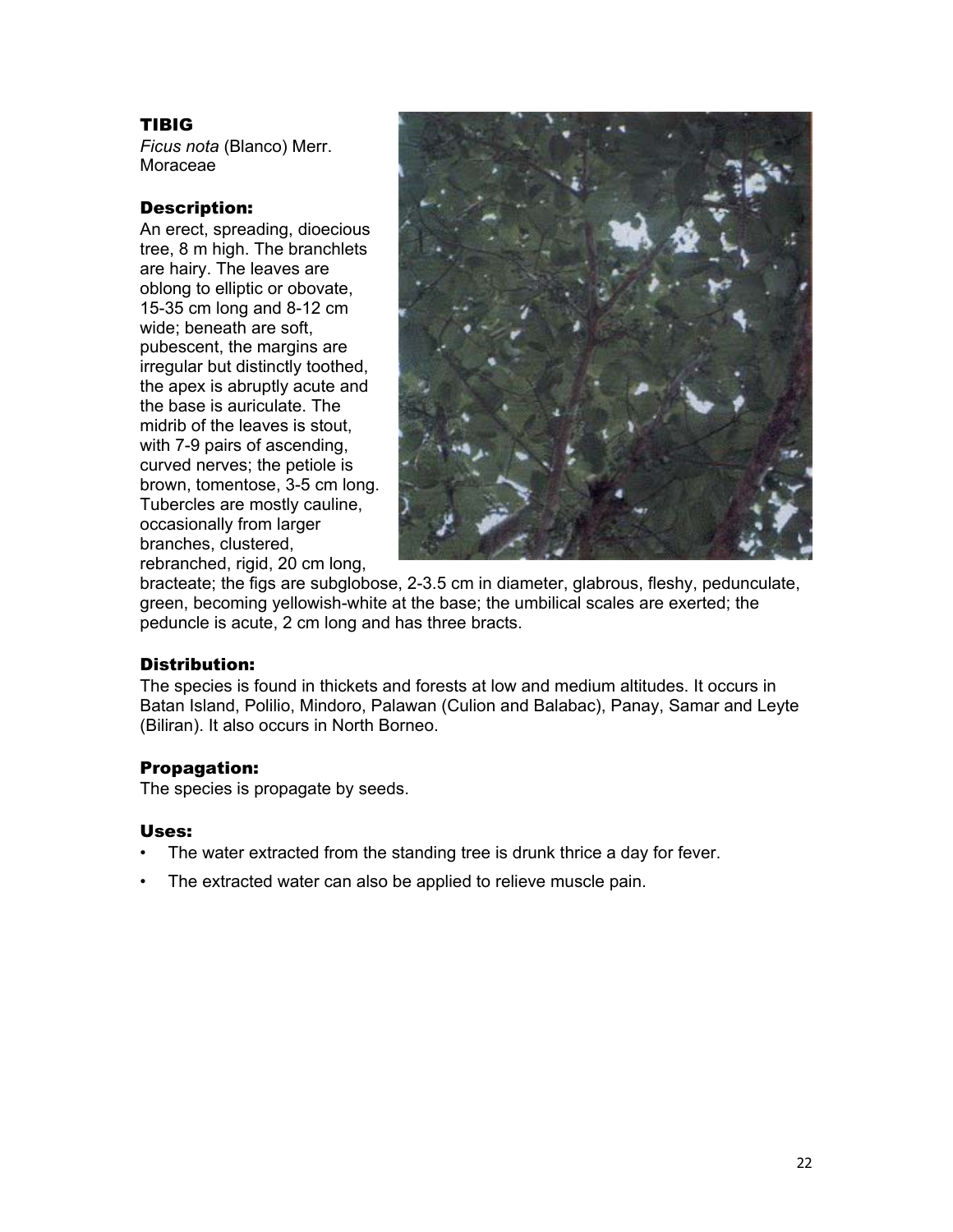#### WHITE LAUAN

*Shorea contorta* Vidal Dipterocarpaceae

#### Description:

It is a large tree, 50 m in height and 182 cm in diameter. The crown is flat, irregular and open. The leaves are simple, alternate, ovate, acuminate at the apex, rounded at the base and smooth. The secondary nerves are pairs of six, prominent and further apart. The blade (leaf) is 10-14.5 cm long. The inflorescence is paniculate, 22 cm long if terminal, 14 cm long if axillary, singly or doubly branched; the branchlet is 4 cm long. The flowers are 7 mm long and 4 mm wide, ovoid, lanceolate; the sepals are ovate, obtuse,



the outer three somewhat larger; the petals are broadly oblong, elliptic, acute; the stamens are 15, subequal; the anther cells are linear and as long as the stout appendages; the style is columnar, about thrice the length of the ovary. The fruit (nut) is enclosed by two long wings (up to 13 cm), one medium-sized wing (8 cm) and two small wings (about 4 cm). A healthy mature seed is elongated, 3-4 cm long. The wings at the base are contorted ("contorta") around the nut.

#### Distribution:

White lauan is endemic throughout the Philippines. Associated with apitong and other lauan species, it is widely distributed in most provinces and islands, from Babuyan to Mindanao. The species is available in large quantities in all lumbering regions of the country.

#### Propagation:

The species is propagated by seeds.

- A decoction of the bark is used for cough.
- A decoction of the bark and leaves are used as antipyretic, tonic and astringent.
- A decoction of the wood inhibits tumor.